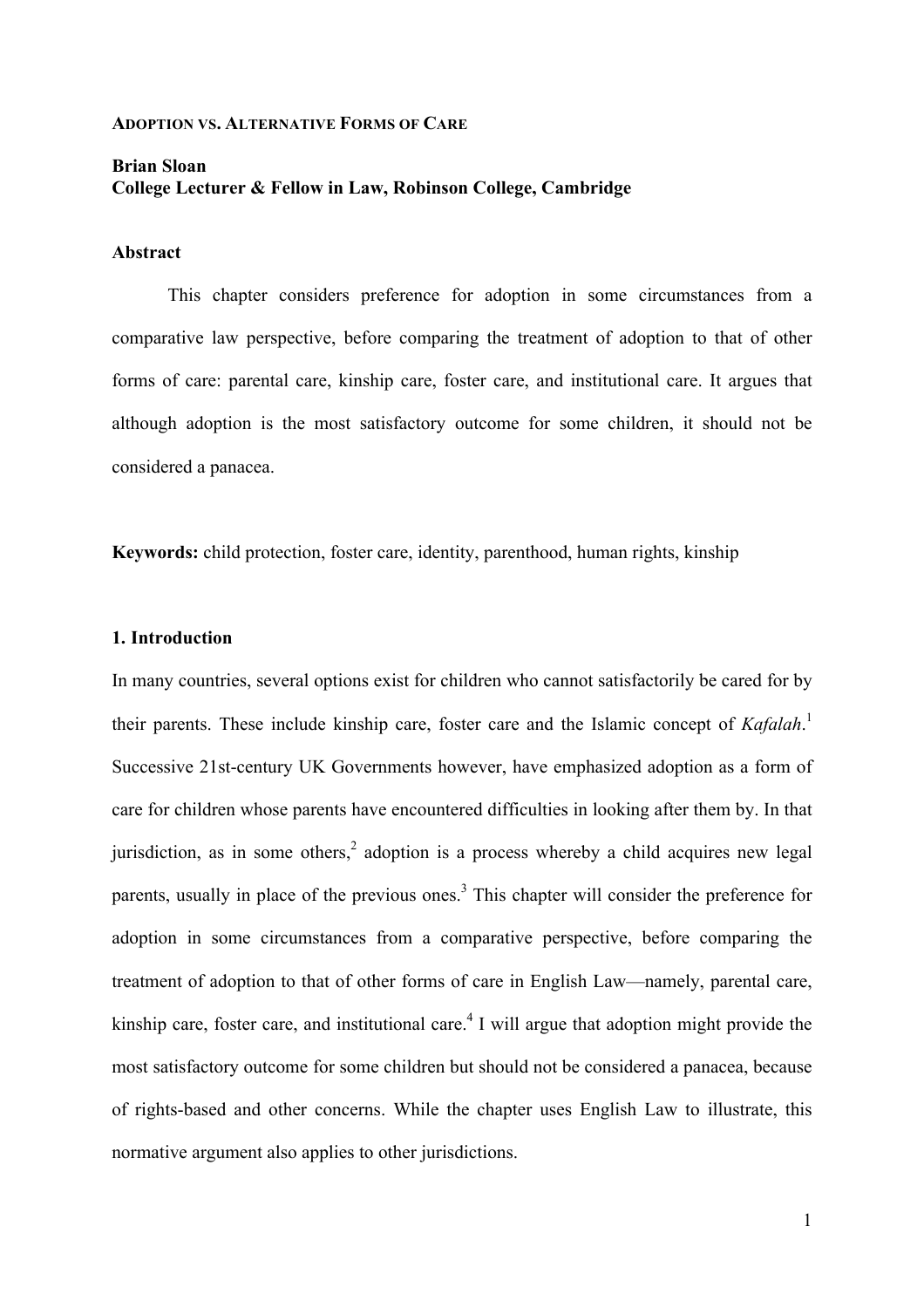## **2. The English Preference for Adoption in Comparative Perspective**

The English Adoption and Children Act 2002 sought to bring about 'more adoptions, more quickly' from foster care.<sup>5</sup> The Conservative and Conservative-led Governments since 2010 have sought to increase the number and speed of adoptions from care still further, on the basis that it is 'the best permanent option for more children.' <sup>6</sup> Some local child welfare agencies (termed 'local authorities') have even admitted to having 'targets' for the number of children in care who become adopted<sup>7</sup> which could skew the agencies' decision-making about when to ask a court to consider adoption for a child. The pro-adoption policy appears to have met with some success: whereas 3,770 children were adopted from care in England in the year ending March 2005, this increased to  $5,360$  in  $2015^8$ --the highest number since the Government started measuring the figure in  $1992<sup>9</sup>$  It is also noteworthy that the average time between entry into care and adoption order reduced by 6 months between 2012 and 2017 to two years.10 Subsequently to 2015, for reasons considered further below, judicial decisions and interpretation of them by practitioners appeared to cause a decline in the number of adoptions: the number of children adopted from care fell by 12% to 4,690 in the year ending March 2016,<sup>11</sup> and by a further 8% to 4,350 in the year ending March 2017.<sup>12</sup> The Adoption Leadership Board then claimed in December 2017 that the position had 'stabilised',<sup>13</sup> while also emphasizing the need to increase recruitment of suitable adoptive parents.

The Government's approach has caused controversy as a matter of principle, with one scholar contending that 'the need for a new adoption law to expedite the transfer from public care to private care…of those children requiring a permanent home following failed parenting,' such as that provided by the 2002 Act, 'would not have been so pressing if a greater investment had been made in family support services'.<sup>14</sup>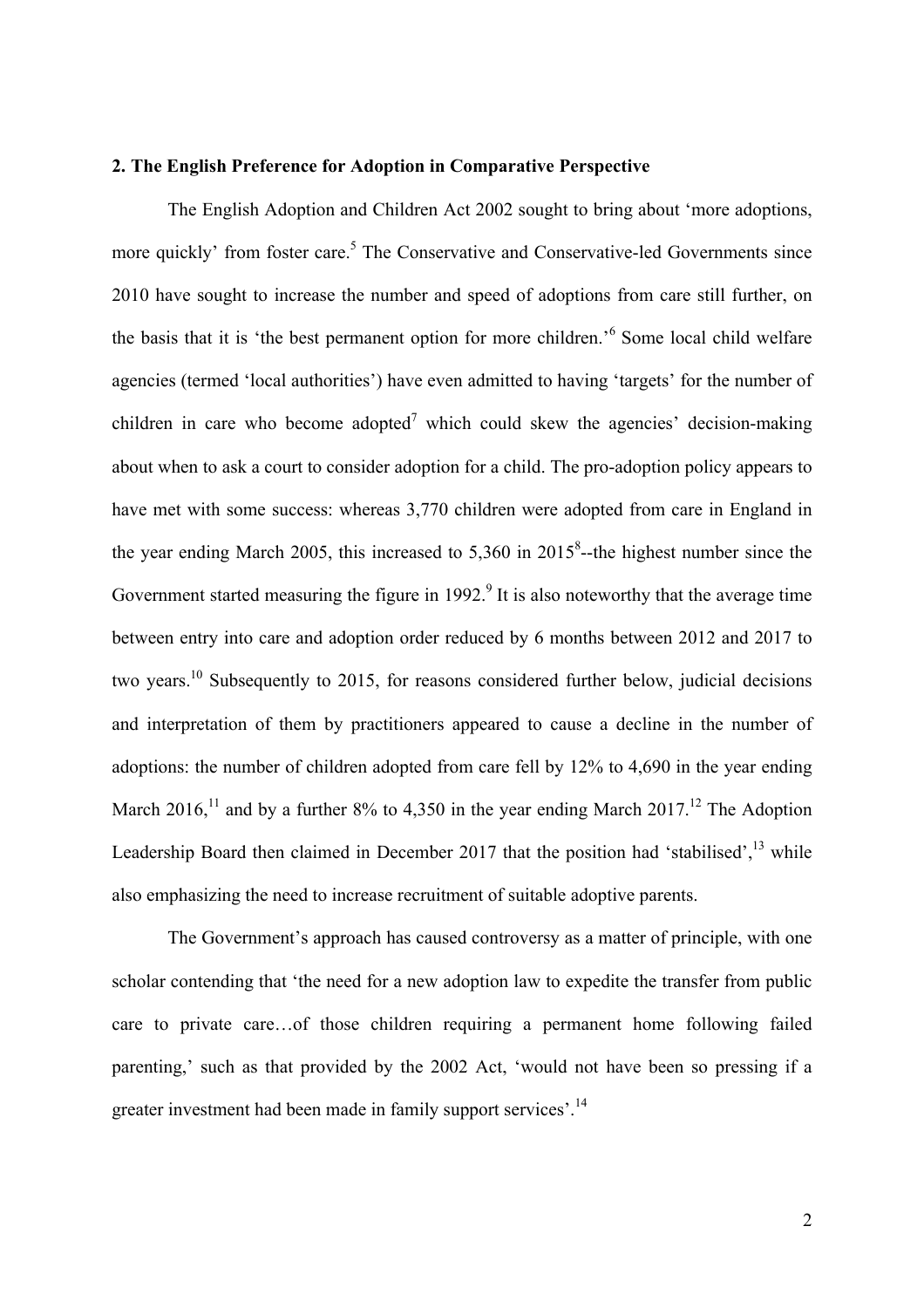Most other countries have mechanisms for permitting adoption without parental consent, but according to Fenton-Glynn, few other European states do this to the same extent as England and Wales. <sup>15</sup> As the Supreme Court stated in *Re J (Children) (Brussels II Revised: Article 15)*, 'England and Wales is unusual in permitting parental consent to be dispensed with where the welfare of the child requires this…rather than on more precise grounds of parental absence or misconduct' and '[t]his country is also unusual in the speed and frequency with which it resorts to adoption as the way to provide a permanent home for children who for one reason or another cannot live with their families'.<sup>16</sup> As for comparisons outside Europe, Munro and Manful report that whereas '[i]n the US and England policy supports timely adoption for those who cannot safely return home [even if] the rising number of very young entrants places pressure on adoption services,' '[i]n Australia there is not a tradition of domestic adoption which may contribute to an increase in their "in care" population.<sup>17</sup> It has nevertheless been claimed that '[a]n increase in adoptions from care [in New South Wales] is likely in upcoming years, given the Child Protection Legislation Amendment Act 2014 prioritises adoption over long-term foster care for non-Aboriginal children who cannot live safely with their families or kin'.<sup>18</sup>

#### **3. Adoption vs. Parental Care**

The use of adoption in England changed fundamentally in the later twentieth century.19 While in the past many babies were relinquished in principle voluntarily (but often because of the stigma associated with parenthood outside marriage), today's adoptee is more likely to be older, to have experience of the foster care system and to have been adopted without parental consent. The Adoption and Children Act 2002 sought to reflect this changing profile.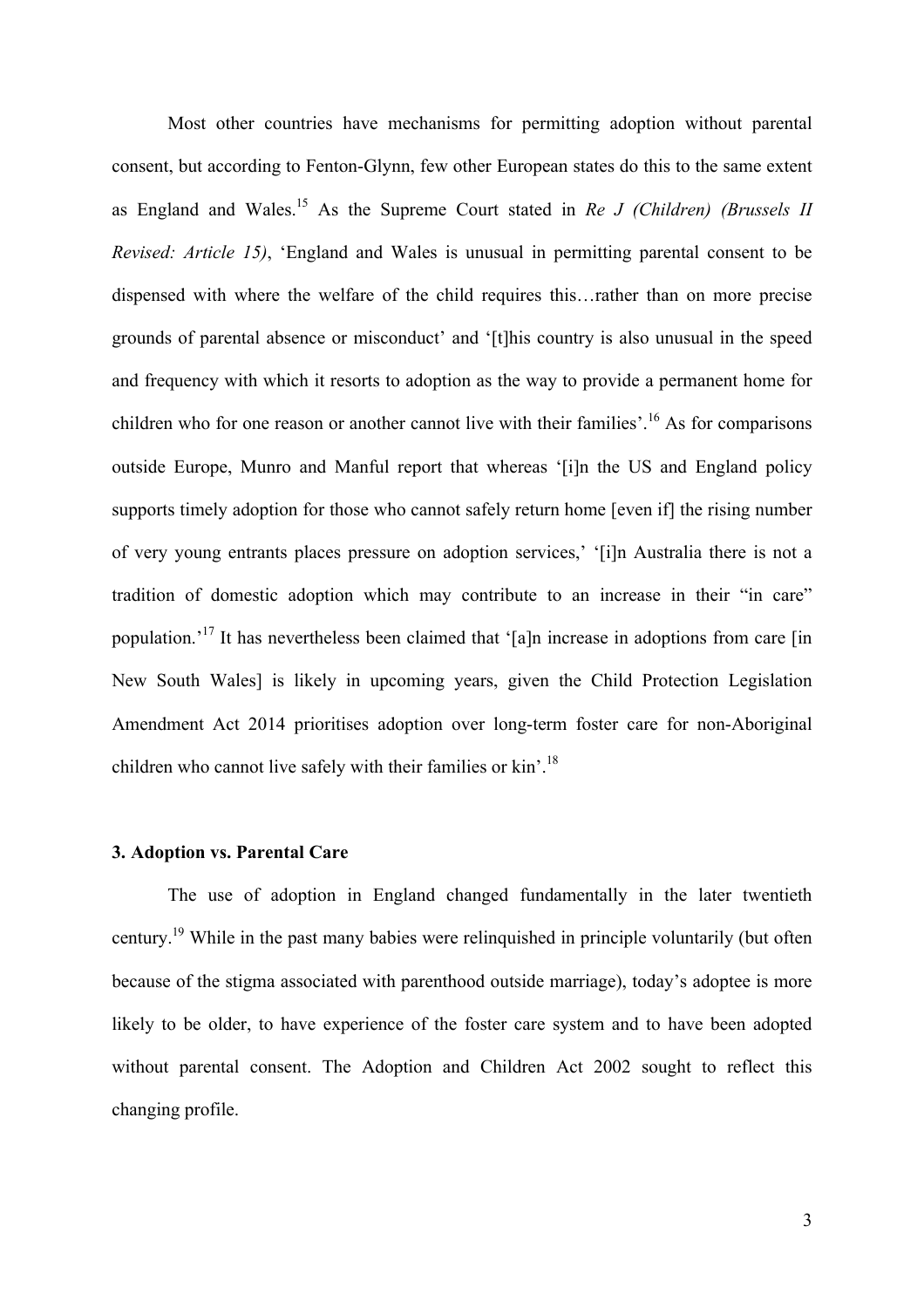The number of children adopted from care (considered in Section 2) represents a small portion of those who cease to be 'looked after' by the state, namely 14% in the year ending March 2017.<sup>20</sup> The most common reason for ceasing to be so looked after is returning home to parents or relatives who care for the child, accounting for 32% of those leaving care in the same period.<sup>21</sup> Other reasons were adoption and independent living (each  $14\%$ ), special guardianship orders (12%), residence or child arrangement orders (4%) and other reasons (24%). Significantly, 23% of 'looked after' children in 2016-17 were cared for by the state through voluntary rather than compulsory intervention,<sup>22</sup> so some children ceased to be 'looked after' because their parents simply chose to resume caring for them.<sup>23</sup> Moreover, a significant number of children who are returned home re-enter the system at a later date.<sup>24</sup>

The Adoption and Children Act 2002 itself goes to some lengths to protect the parentchild relationship. It is not possible for a local authority to complete the entire adoption process without either gaining parental consent or satisfying a court that the child is likely to suffer significant harm if left in/returned to parental care.<sup>25</sup> The court must treat the child's welfare as the paramount consideration in deciding whether to make an adoption order,  $26$  and the law specifically directs courts to consider the effect throughout the child's life of ceasing to be a member of the birth family,  $27$  as well as the child's relationships with relatives (including their ability and willingness to meet the child's needs), $^{28}$  as aspects of the child's welfare. Courts also must comply with the requirements of the right to respect for private and family life under Article 8 of the European Convention on Human Rights, including as to proportionality. But parental consent to a preliminary placement order or a final adoption order can be dispensed with where the child's welfare 'requires' it, $29$  and procedural restrictions are placed on parents' ability to withdraw their consent, halt the adoption process, and/or oppose the making of the final adoption order.<sup>30</sup> 'Parental' consent for these purposes means that of a parent who currently possesses `parental responsibility.<sup>31</sup> Since fathers who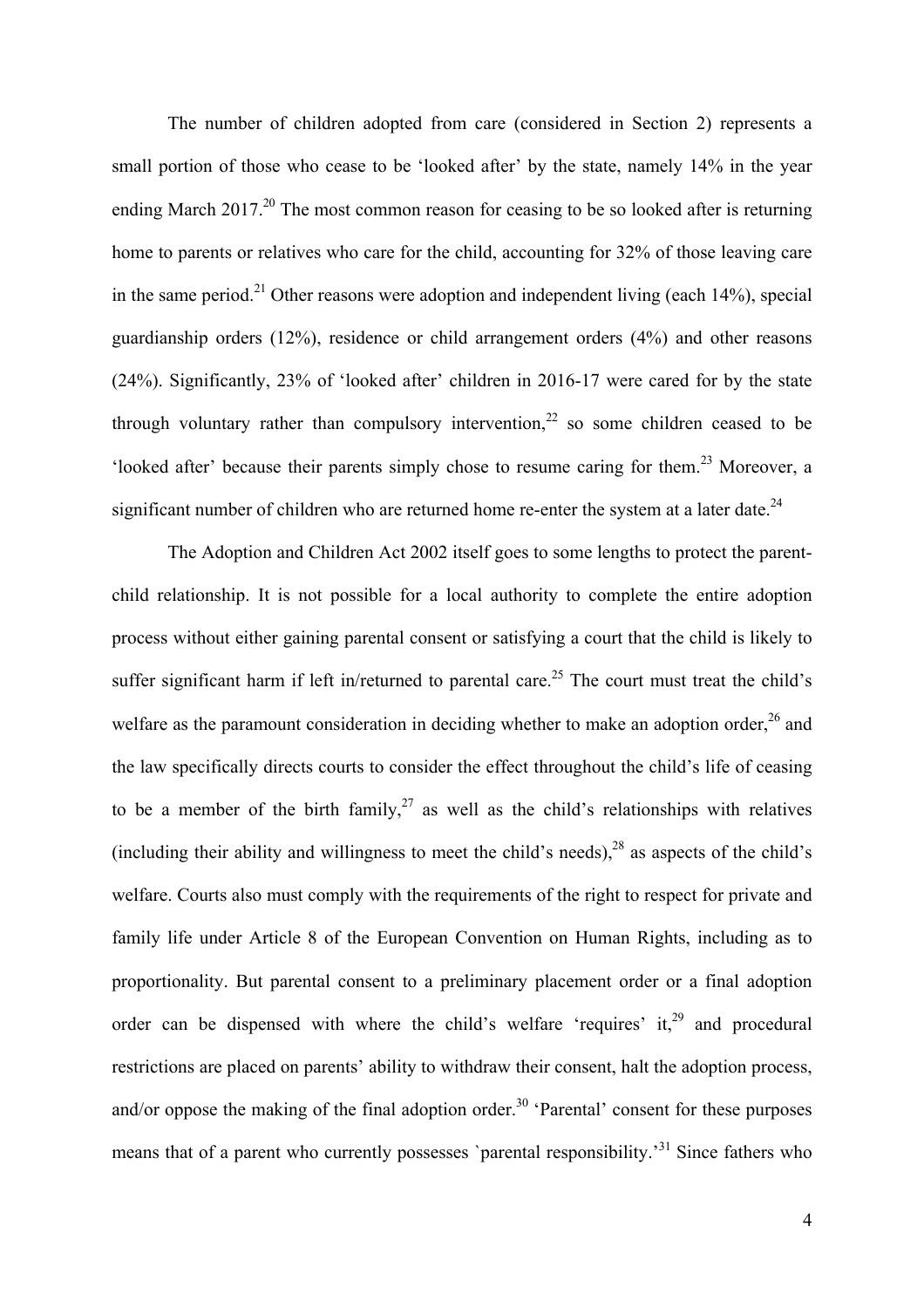are not married to a child's mother do not automatically acquire such parental responsibility, this makes it possible (even if rare) for adoption to proceed without the involvement or even knowledge of such fathers. $32$ 

Adoption as understood in English Law involves a legal 'transplant', effectively giving the adoptive parents the same status as the birth parents once had and have now lost,  $33$ with all the stability that involves. In many situations, this is arguably best for the child (on which see Section 5 below). But there is some tension at least with particular recognized human rights (such as under Article 8 of the ECHR); some commentators find it difficult to square adoption with the human rights of those involved at all.<sup>34</sup> While the European Court of Human Rights has been convinced of the general compatibility of the 2002 Act with the Article 8 of the European Convention on Human Rights, it has also said that 'family ties may only be severed in very exceptional circumstances and…everything must be done to preserve personal relations and, where appropriate, to "rebuild" the family'.<sup>35</sup> Certain requirements of the UN Convention on the Rights of the Child, which is not directly enforceable by individuals in English Law but is becoming increasingly influential,  $36$  are also potentially pertinent. Article 21 provides that 'States Parties that recognize and/or permit…adoption shall ensure that the best interests of the child shall be the paramount consideration,' but it also refers to the 'informed consent to the adoption' of relevant persons.<sup>37</sup> Other UNCRC obligations potentially protecting care within the family include protecting a child's right, 'as far as possible,...to know and be cared for by...her parents,<sup>38</sup> respecting a child's right to her identity and 'family relations',<sup>39</sup> ensuring that 'a child shall not be separated from...her parents against their will, except when competent authorities subject to judicial review determine, in accordance with applicable law and procedures, that such separation is necessary for the best interests of the child', $^{40}$  and rendering 'appropriate assistance to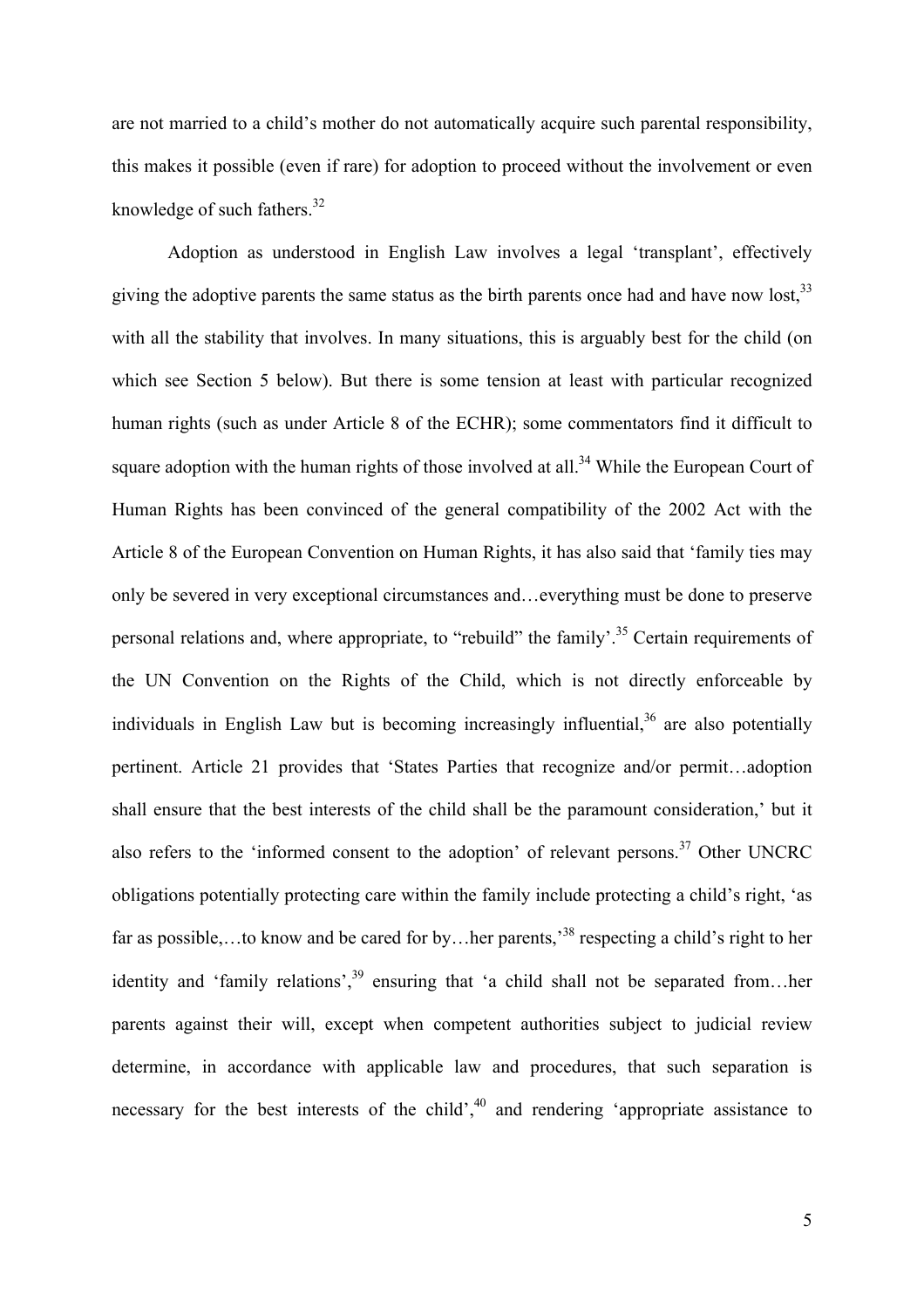parents and legal guardians', $^{41}$  who 'have the primary responsibility for the upbringing and development of the child', $42$  'in the performance of their child-rearing responsibilities. $43$ 

In *Re B (A Child) (Care Proceedings: Appeal)*, <sup>44</sup> Lord Neuberger considered the requirements of the UNCRC and my own work on it, and he advocated a restrictive approach to adoption. He asserted that 'adoption of a child against her parents' wishes should only be contemplated as a last resort—when all else fails<sup>'</sup>,<sup>45</sup> meaning that 'before making an adoption order…the court must be satisfied that there is no practical way of the authorities (or others) providing the requisite assistance and support.<sup>46</sup> On his analysis, '[a]lthough the child's interests in an adoption case are "paramount"…a court must never lose sight of the fact that those interests include being brought up by her natural family, ideally her natural parents, or at least one of them.<sup>47</sup>

The legacy of *Re B* is demonstrated by *Re B-S (Children) (Adoption Order: Leave to Oppose*) and the case law it produced by imposing exacting standards regarding local authorities' evidence and judicial reasoning *inter alia*. <sup>48</sup> It is unclear whether the courts' recent approach has ultimately resulted in adoptions being refused where they would have been granted before *Re B*, and the Court of Appeal later 'emphasise[d], with as much force as possible, that *Re B-S* was not intended to change and has not changed the law' in response to fears (apparently borne out by the statistics discussed in Section 2 above) that local authorities were being deterred from seeking adoption of children in their care through misinterpretations of that case.<sup>49</sup> The Court of Appeal also confirmed that the courts' obligation to consider the range of options for a child holistically extends only to 'realistic' options.<sup>50</sup> Even where adoption is ultimately thought inappropriate, moreover, the threshold that must generally be met for non-consensual adoption means that a child who was seriously and legitimately considered suitable for it is unlikely simply to be returned to parental care without any form of supervision. $51$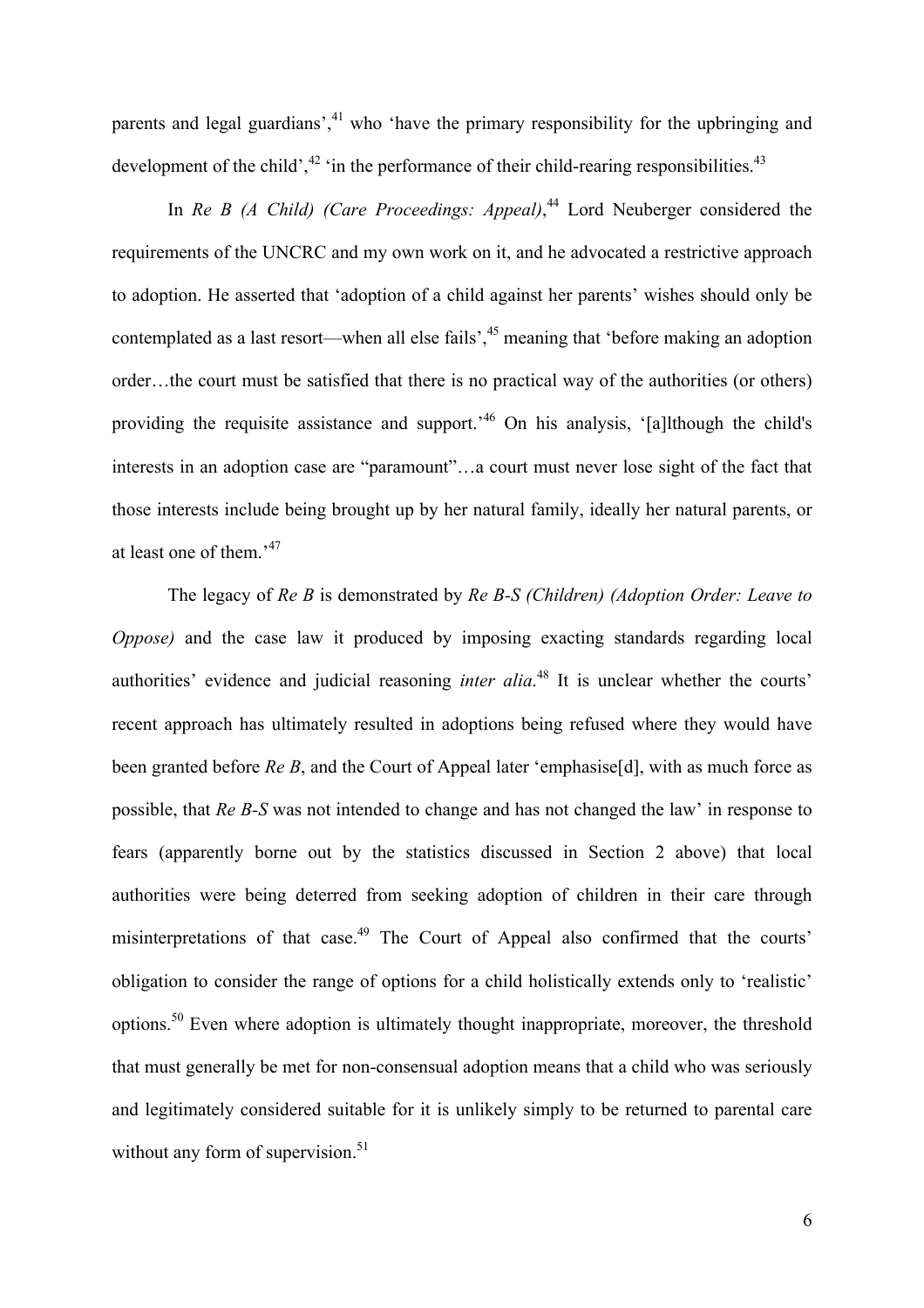Nevertheless, the value of rigour in the adoption process should not be underestimated for purposes of compliance with the UNCRC, even if its differing language and priorities cause difficulty. Moreover, in *Re B-S* the President of the Family Division specifically asserted that the state may not 'press for a more drastic form of order, least of all…adoption, because it is unable or unwilling to support a less interventionist form of order'.<sup>52</sup>

Because of the ageing profile of adopted children as compared to previous decades, the importance of maintaining some sort of relationship with birth parents has been recognized, and '[m]ost children now adopted in England and Wales are planned to have some form of contact with members of their birth family' even if this is indirect, 'letterbox' contact.<sup>53</sup> That said, both the Government and the courts are (perhaps overly) reluctant for contact to be *ordered* in the absence of agreement from the adoptive parents.<sup>54</sup> In Australia, New South Wales 'promotes direct face-to-face contact (unless unsafe) as a way of maintaining birth family ties and identity'.<sup>55</sup> While this is generally by agreement with the adoptive parents, prospective adopters in New South Wales are likely to be considered unsuitable if they are unwilling to support such arrangements.

# **4. Adoption vs. Kinship Care**

If it is clear that a child cannot be looked after by his or her birth parents *per se*, the question then arises whether a placement within the wider family should be preferred to adoption by 'strangers.' It is possible for a 'kinship' placement to be accomplished *by*  adoption.56 Such a course of action could cause confusion and difficulty, however, since it could transform (for example) a grandparent into a parent and a parent into a sibling. An alternative mechanism for a kinship placement is a 'special guardianship order,' which provides security by allowing a special guardian to exercise parental responsibility to the exclusion of other holders, but without the fundamental change of status associated with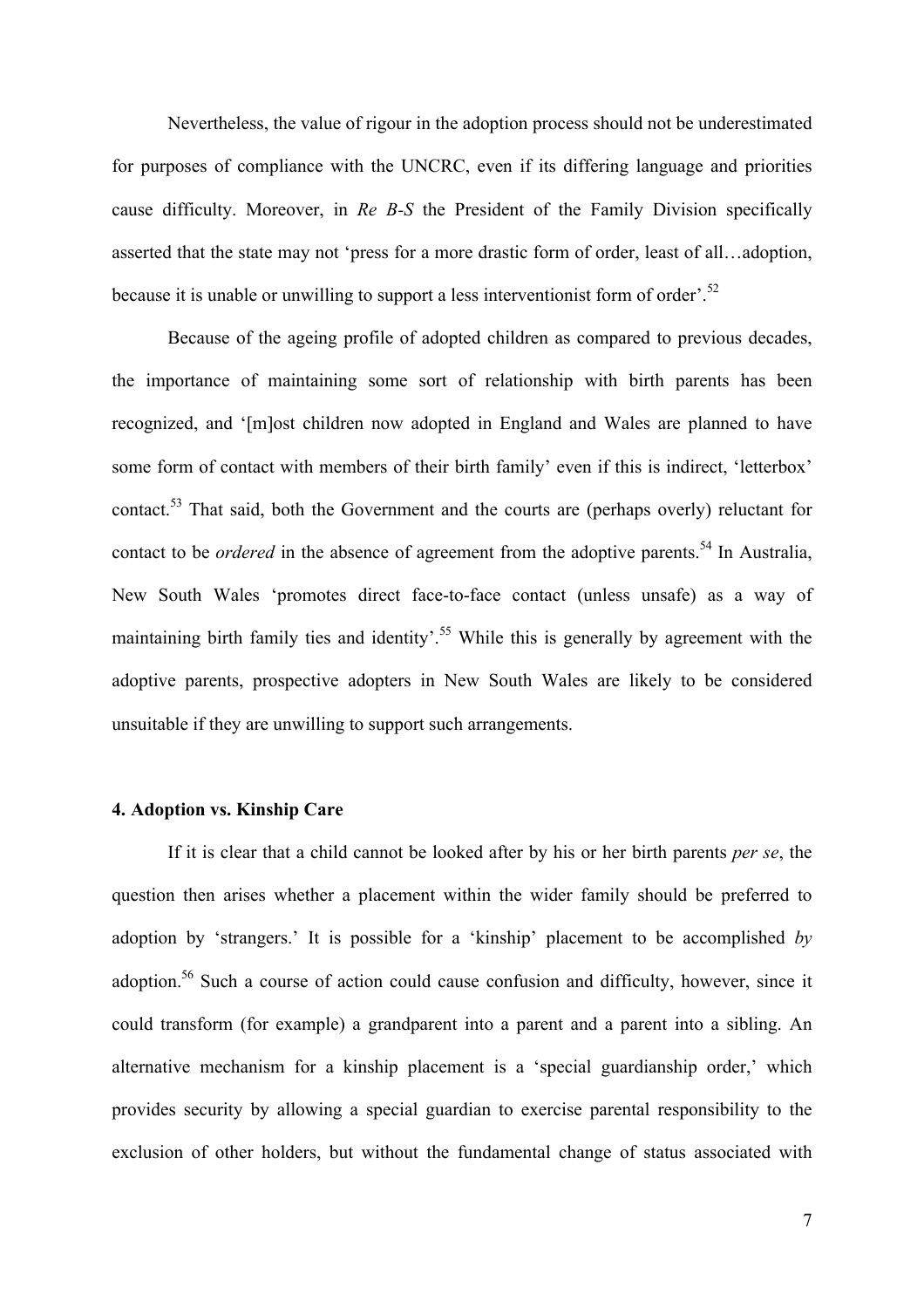adoption.57 There have been concerns that local authorities have been over-relying on special guardianship in the light of *Re B*, and it is certainly true that the number of children who ceased by virtue of such an order to be 'looked after' by the state increased by 78% between 2012 and 2016, though this represented only 12% of those who ceased to be looked after<sup>58</sup> and the figure declined slightly in 2017.<sup>59</sup> A Government review found evidence of rushed or poor quality assessments of prospective special guardians and '[p]otentially risky placements being made, for example, where the [special guardianship order] is awarded with a supervision order because there remains some doubt about the special guardian's ability to care for the child long-term.<sup>560</sup> These findings should, however, be seen in the context of the Government's clear preference for adoption for many looked-after children.<sup>61</sup>

The courts have arguably struggled to articulate the level of weight to be given to family relationships when faced with the alternative of 'stranger' adoption. In *Re C (A Child) (Adoption: Duty of Local Authority)*, Arden LJ opined that the 2002 Act did not prioritise the birth family over the prospective adoptive family simply because of their status*.* <sup>62</sup> In *Re B*, Lord Neuberger noted and did not appear to disagree with my criticism of *Re C*'s insufficient consideration of biological relationships. <sup>63</sup> In *Re W (A Child) (Adoption: Approach to Long Term Welfare)*, <sup>64</sup> however, the Court of Appeal appeared to reaffirm the *Re C* principle. Twoyear-old A had lived with prospective adopters for seventeen months at the time of the high court judgment concerned. Neither biological parent had played any real part in the care and placement proceedings, and the wider paternal family became aware of A's birth only when they became involved in caring for her younger siblings. When A's prospective adopters applied for a final adoption order, her paternal grandparents applied for a special guardianship order. The judge held that A should move to live with her grandparents, and the adoption application was dismissed. The Court of Appeal, however, held that the independent social worker and children's guardian (appointed to represent A's best interests in the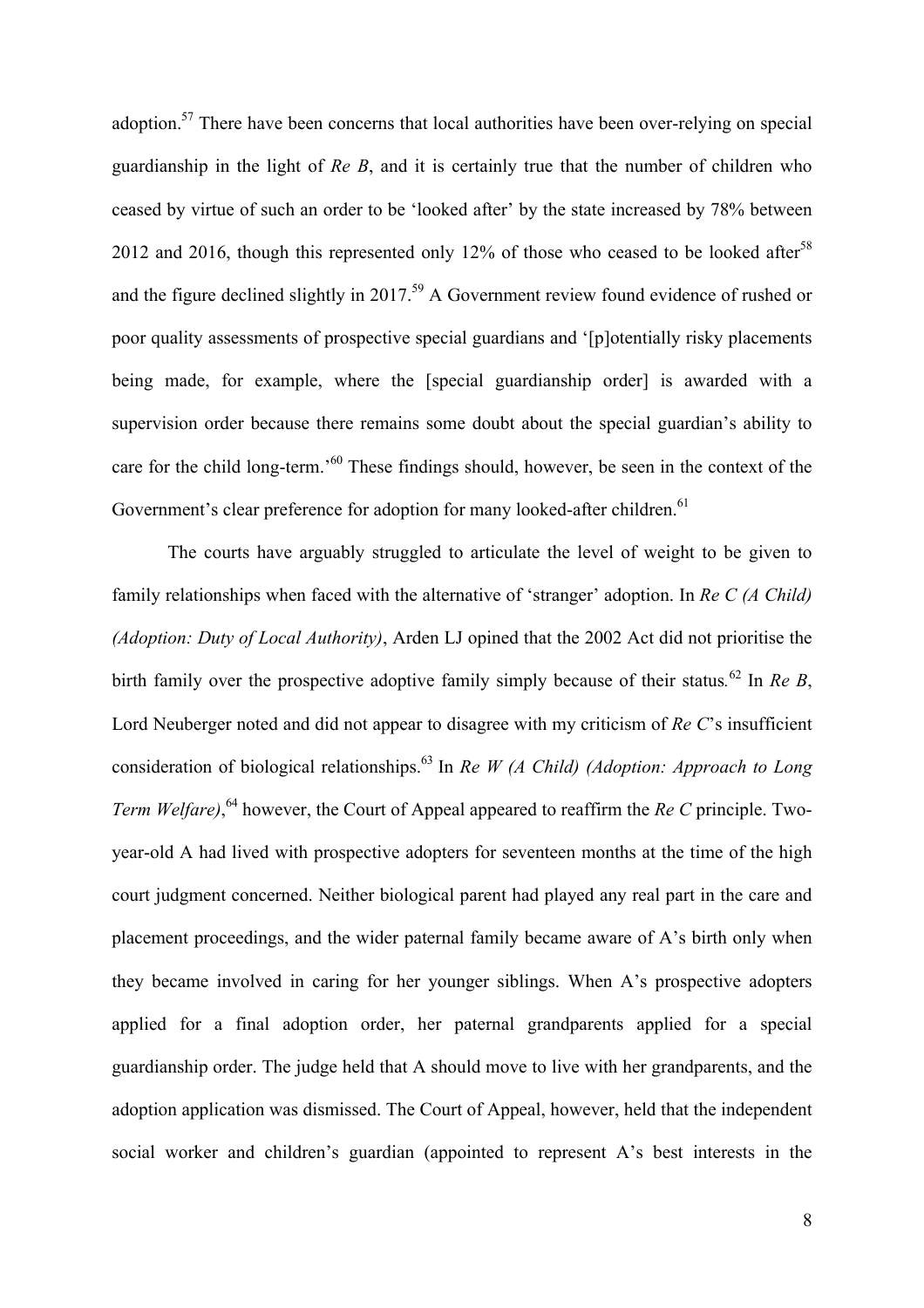proceedings) had placed too much emphasis on the use of the phrase 'nothing else will do' in *Re B*. It had been wrongly interpreted to mean that when there was a viable family placement, that placement must be chosen instead of adoption. The evidence, and by extension the judgment founded upon it, had not duly considered the status quo argument, specifically that A had no relationship with the grandparents and conversely had a settled home with the prospective adopters for over two thirds of her life. This aspect of welfare, the Court of Appeal decided, must be given due weight at the final stage. McFarlane LJ emphasized that '[t]he phrase "nothing else will do" is not some sort of hyperlink providing a direct route to the outcome of a case so as to bypass the need to undertake a full, comprehensive welfare evaluation of all of the relevant pros and cons.<sup>55</sup> He also held that the phrase 'does not establish a presumption or right in favour of the natural family',<sup>66</sup> which chimes with Arden LJ's remarks in *Re C* but is not easy to square with those of the Supreme Court in *Re B*. A rehearing was ordered and the adoption order ultimately made.<sup>67</sup>

Responding extra-judicially to the confusion and concern amongst practitioners and academics caused by *Re W*, McFarlane LJ has said that '[t]he aim of the recent flurry of case law has not been to remove or devalue the option of adoption for [some] children', but 'to ensure that the all-important adoption decision is made…by affording paramount consideration to the child['s] welfare throughout her life, following a comprehensive balancing of the relevant welfare factors, and where adoption is seen to be both necessary and proportionate to the facts of the case.<sup>68</sup> Recent legislative intervention on this matter specifically requires courts to consider a child's relationship with 'any person who is a prospective adopter with whom the child is placed.<sup>69</sup> It remains to be seen whether the new provision will have any substantive impact on decision-making. Meanwhile, Masson has described *Re B-S* as a 'disruptive case' that 'has had (and continues to have) a marked impact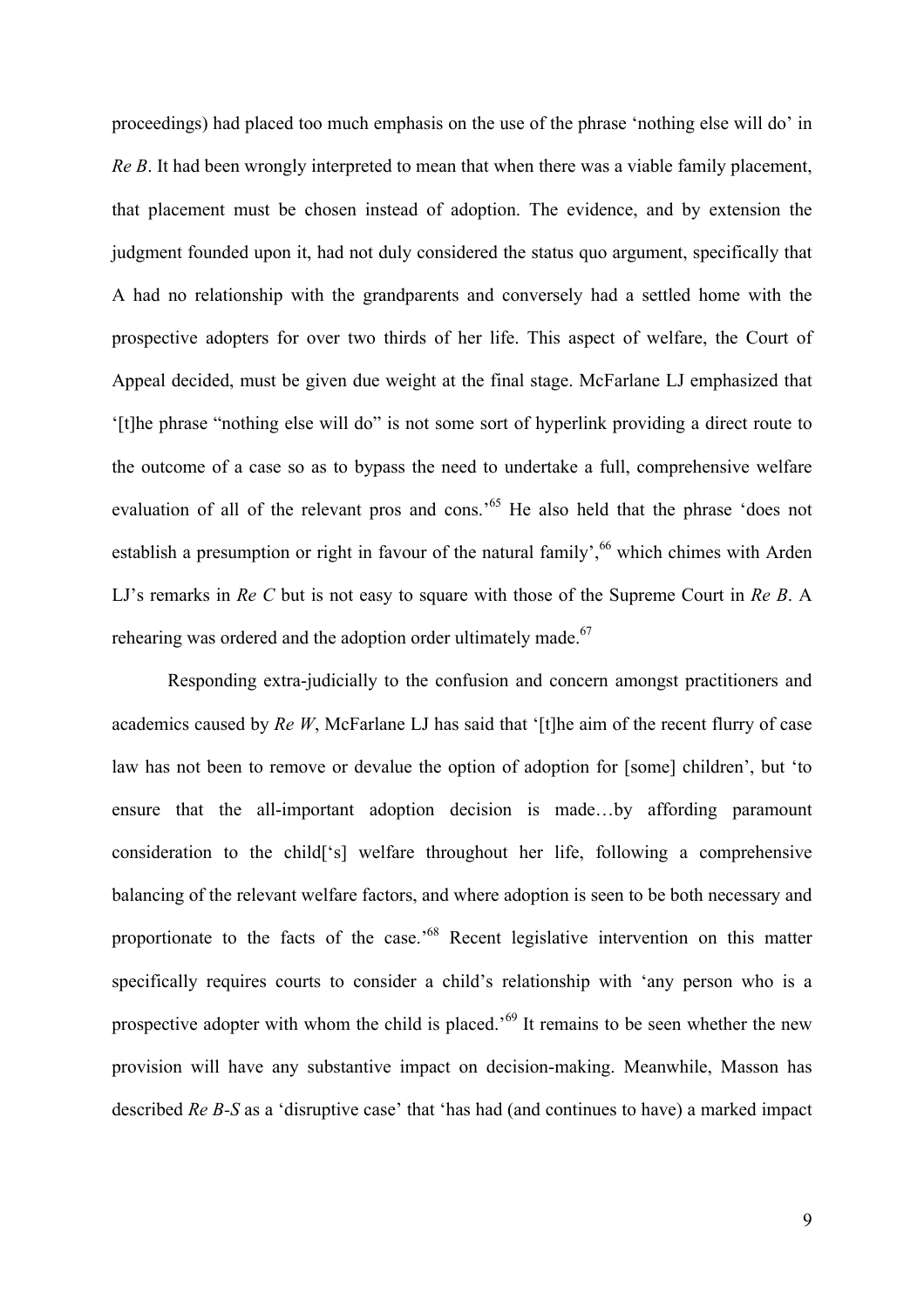on adoption practice, decision-making in local authority children's departments, the work of the courts and the futures of some children subject to care proceedings'.<sup>70</sup>

A related issue to the appropriate balance between adoption and kinship care is the extent to which a local authority and/or court should consider a child's ethnic, religious, or cultural background when deciding between adoption and other options or between particular placements. When evaluating English adoption law and practice, the UN Committee on the Rights of the Child expressed concern that 'children of African descent and children of ethnic minorities sometimes face a long period waiting for adoption by a family of the same ethnic origin,<sup> $71$ </sup> and recommended that the state 'strengthen its efforts to facilitate a situation in which children, always in their best interests, be adopted as speedily as possible, taking in due account, inter alia, [of] their cultural background.<sup>72</sup> The Government's response to this problem of delay, however, was to remove<sup>73</sup> the existing specific obligation (in what was section 1(5) of the 2002 Act) to 'give due consideration to the child's religious persuasion, racial origin and cultural and linguistic background' in England.<sup>74</sup> There was concern that children were not being placed with (otherwise) perfectly appropriate adopters purely because of such factors,  $75$  which could risk racism or similar prejudice and echoes the concern leading to the US Multiethnic Placement Act of 1994. That said, the Explanatory Notes to the reforming English Act emphasize that a local authority 'will remain under a duty to have regard to the child's religious persuasion, racial origin and cultural and linguistic background, amongst other factors, where relevant,<sup>76</sup> and that the reform is merely 'intended to avoid any suggestion that the current legislation places a child's religious persuasion, racial origin and cultural and linguistic background above the factors' listed elsewhere in the 2002 Act.<sup>77</sup>

The continuing relevance of heritage was potentially demonstrated in the dramatic case of *A and B v Rotherham Metropolitan Borough Council*. <sup>78</sup> The case involved a mixed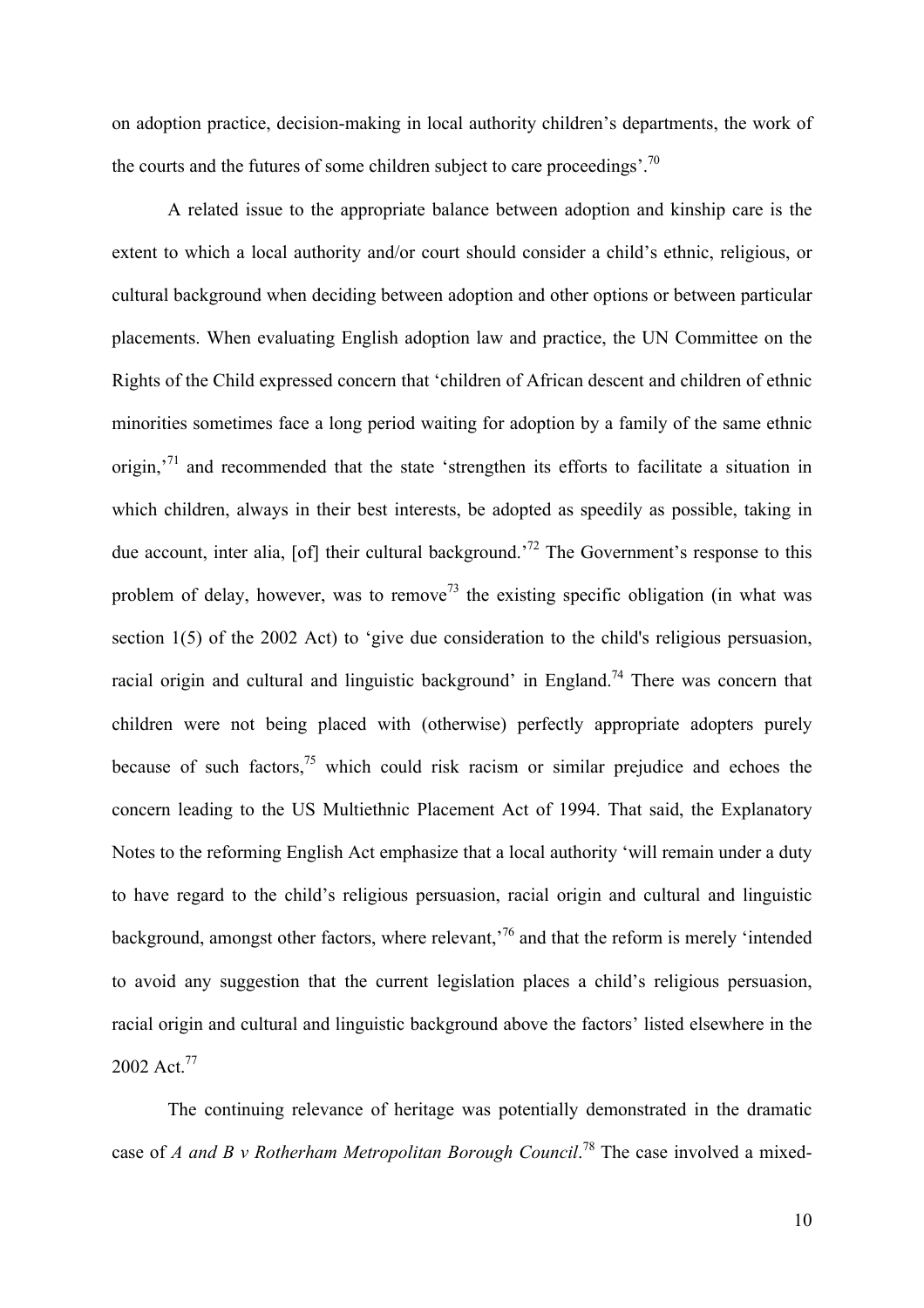race child whose black African father came forward only after the adoption application had been issued by 'perfect' (white) prospective adopters to whom the child had become significantly attached.<sup>79</sup> Very unusually, Holman J refused the adoption order and decided that the child should be placed with the father's sister. While he expressly noted that section 1(5) was not applicable, he also took into account the 'unquantifiable but potentially considerable advantage of a move to the aunt is the bridge to the paternal original family.<sup>80</sup> The case was highly exceptional, however, and it was accepted by all parties that, had the father come forward at an earlier stage, the child would never have been placed with the prospective adopters in the first place. Of course, the prospective adopters also shared half of the child's ethnicity.

## **5. Adoption vs. Foster Care**

Some people believe that even if a child cannot be looked after by parents or family members, being cared for by 'strangers' via a mechanism short of adoption might be preferable to adoption because of the fundamental change of status involved. A problem, however, is represented by the poor outcomes on average for children who remain in foster care, in terms of educational attainment and other measures.<sup>81</sup> One of the very reasons why the early twenty-first century Labour Government sought to increase the number and speed of adoptions was to find permanent homes for children who might otherwise 'drift' through foster care provided by the state.<sup>82</sup> Despite his strongly pro-adoption stance, however, a review of foster care recently co-authored by Sir Martin Narey for the Government has said that foster care has 'an undeservedly poor reputation' and is 'a success story'.<sup>83</sup>

As Harris-Short, Miles, and George put it, 'children adopted out of care…generally fare better than the most relevant comparator groups: similarly disadvantaged children who remain in institutional care or who are placed in long-term foster care,' though 'caution is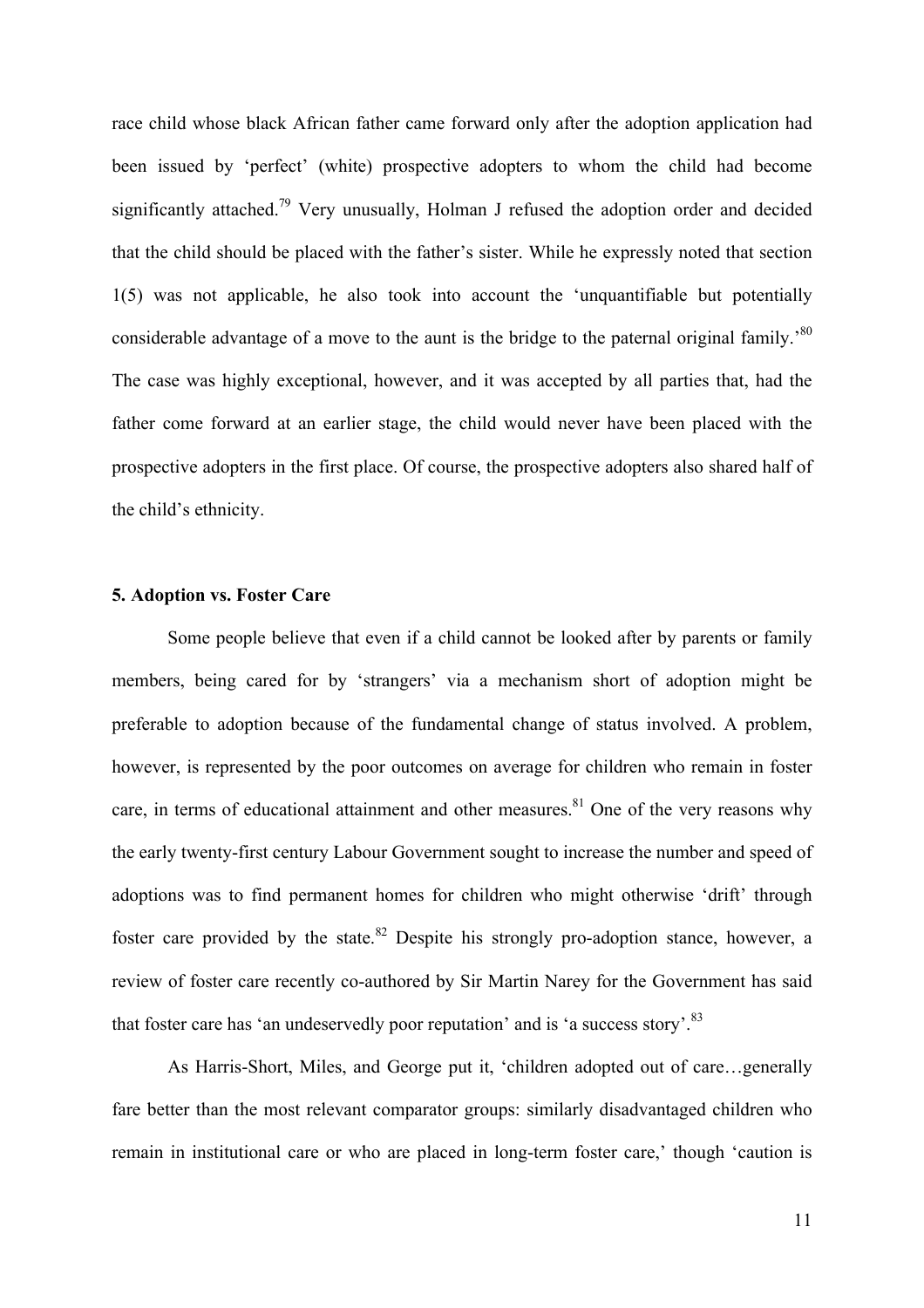needed when considering adoption for older children with difficult challenging backgrounds'; '[a]doption will not provide a "happy ending" for every child'.84 Evidence that adoption is less likely to break down in the case of younger children has suggested a need for quicker adoptions.<sup>85</sup> but haste might jeopardize individualized decision-making. Legitimate questions also remain over whether the state is justified in prioritising a fundamental change in children's legal status because of its own failure to secure better outcomes for those who remain in its care. The human rights considerations analysed above, specifically the need to keep the biological family intact when that is best for a child, provide normative reasons to be cautious about adoption whatever the empirical data on 'outcomes'.

The judiciary has shown considerable awareness of the shortcomings of long-term fostering when evaluating it as an alternative to adoption. In *Re V (Long-Term Fostering or Adoption)*, <sup>86</sup> the judge (before *Re B*) had made care orders but refused placement orders (preliminary to adoption), on the basis that the two children's interests were best served by long-term fostering with continuing parental contact. In the Court of Appeal, Black LJ held that the judge was wrong, noted that she had 'searched without success in the papers for any written analysis by local authority witnesses or the guardian of the arguments for and against adoption and long-term fostering,' and criticised the absence of such analysis. $87$  The judge had failed to give adequate weight, *inter alia*, to the detrimental aspects of the children's contact with their mother and to the greater security of adoption relative to fostering. This view was later echoed by Pauffley J in *Re LRP (Care Proceedings: Placement Order).* <sup>88</sup> The independent social worker in that case had said that, although she did not support it, longterm foster care was a 'means by which permanency can be achieved', and that 'a long term foster home can offer...commitment, security and stability within a new family'.<sup>89</sup> Pauffley J strikingly stated: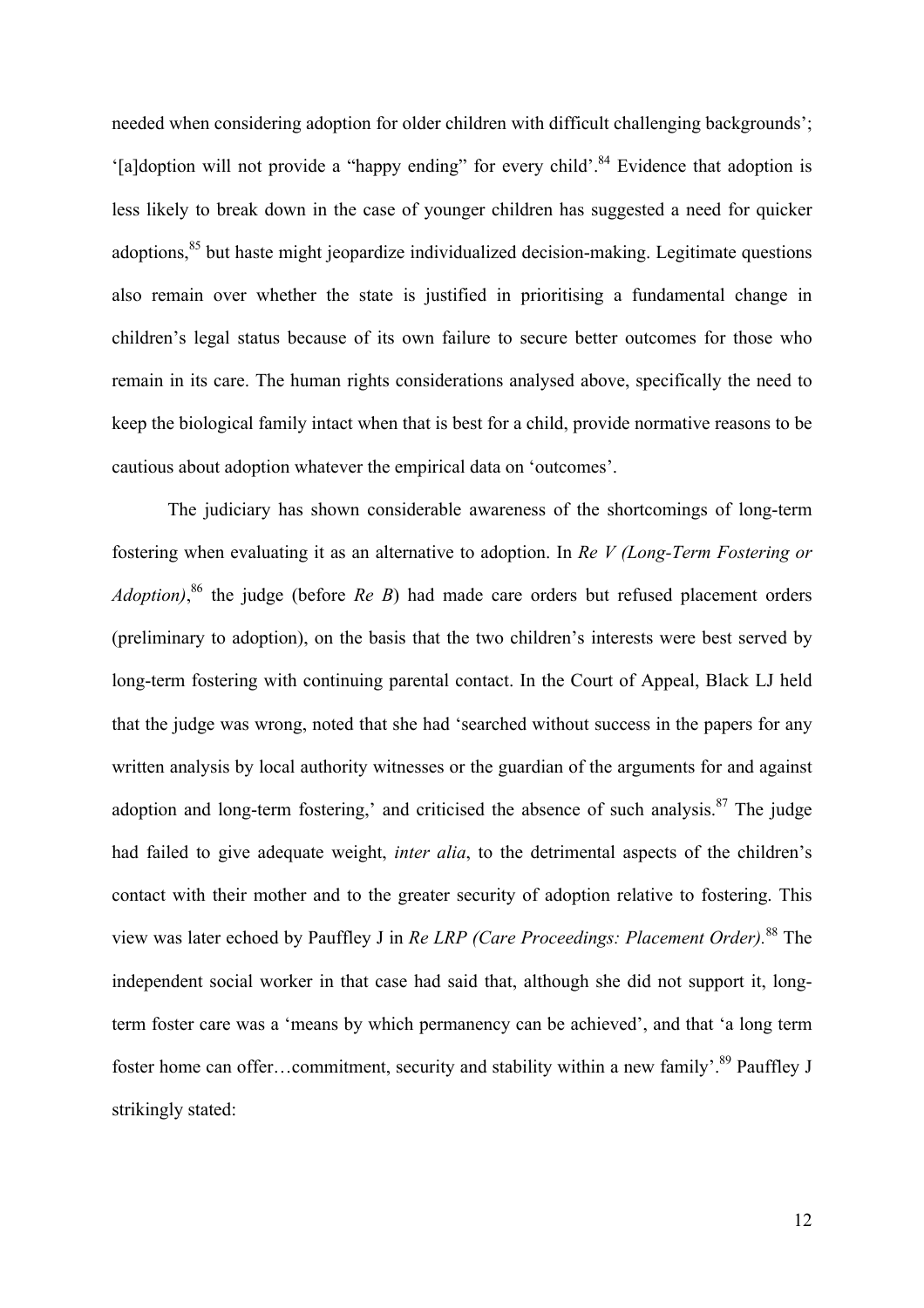I profoundly disagree with those contentions. Long-term foster care is an extraordinarily precarious legal framework for any child…Foster placements, long or short term, do not provide legal security...Children in long-term care may find themselves moved from one home to another sometimes for seemingly inexplicable reasons…Most importantly of all…, a long-term foster child does not have the same and enduring sense of belonging within a family as does a child who has been adopted.<sup>90</sup>

The judge concluded that the only sensible options were a return to parental care or adoption. In *Re P, Q, R and S (Children)*, however, the court recognised that foster care would mean that a 14-year-old child 'would be less tested in terms of having to separate from his parents than if he were to be adopted,' and that 'the reality for [him] anyway is that he is of an age where there is no realistic chance of him being adopted'.<sup>91</sup>

Government policy is in any case to reduce distinctions between foster care and adoption, by preferring foster placements with caregivers interested in adopting and engaging in some form of `concurrent planning' to speed up any transition from one to the other. This echoes the approach in Australia to some extent, although de Bolger *et al* have contrasted the position in New South Wales, where 'children in foster care can only be adopted by their current foster carers,' with that in England, where 'children can be removed from the birth family and placed in foster care while they wait to be adopted by strangers'.<sup>92</sup>

The policy of more, speedier adoptions from state care in England was carried further in the Children and Families Act 2014 in the light of continued concerns that adoption is not proceeding quickly enough.<sup>93</sup> Section 2 of this Act imposes a duty on an English local authority considering adoption for a given child also to consider placing the child 'with a local authority foster parent who has been approved as a prospective adopter,<sup>94</sup> albeit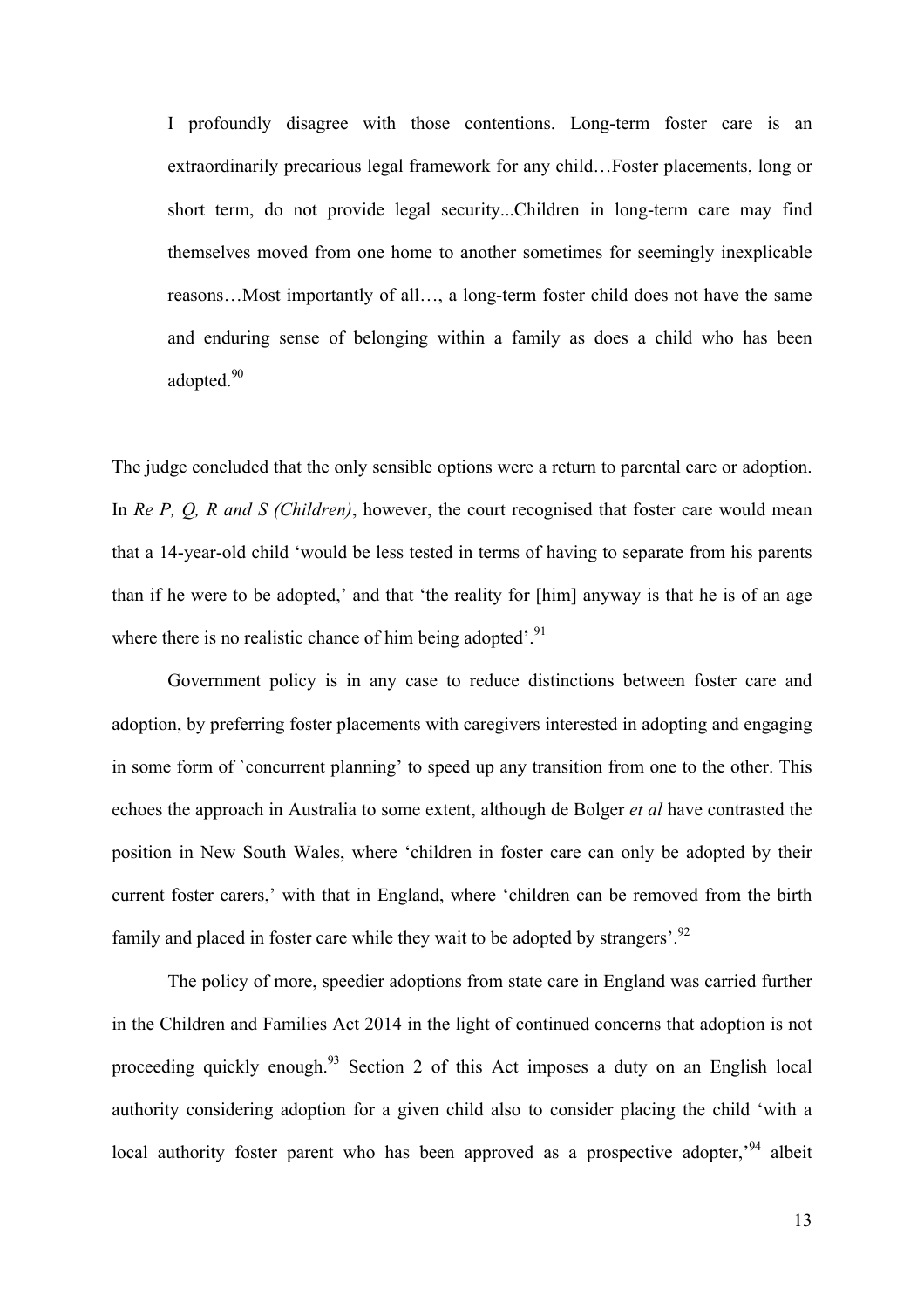ultimately only where the local authority decides that placement with a 'a relative, friend or other person connected with [the child]...who is also a local authority foster parent'95 is 'not the most appropriate placement.<sup>96</sup> This has become known as a 'fostering for adoption' placement.<sup>97</sup> and it effectively requires the local authority to consider placing the child with prospective adopters notwithstanding the very fact that the local authority do not 'yet have authorisation to place the child for adoption' from either the birth parents or a court.<sup>98</sup> Where the local authority is considering adoption, the Act also expressly disapplies<sup>99</sup> the local authority's statutory duty to give any further preference in foster placements to a foster parent who is also a 'relative, friend or other person connected with' the child.<sup>100</sup> In other words, the aim of securing pre-adoptive placements ultimately trumps the preference for kin. This is controversial to the extent that it proceeds more quickly from the original intervention of the state to the effective termination of the legal relationship between the child and the birth family (potentially making it more difficult for the natural parents to object and again jeopardizing individualized decision-making), but is of course consistent with the notion that adoption is more likely to succeed when the child is younger at the time of adoption. Though 'fostering for adoption' has not existed for long in England, Narey and Owers suggest that fostering is still less often successfully 'converted' to adoption in England than in the US.<sup>101</sup>

Despite its aim, the concept of 'fostering for adoption,' together with the need for the child welfare agency to show that the child in question is suffering or likely to suffer significant harm from parental care, the need for the court to be convinced that adoption is appropriate, and the average two-year period between entry into care and adoption, entails that a child is unlikely to be adopted non-consenually without some experience of the foster care system (even if the carers are the same). While evidence that another child has been harmed by the same parents can<sup>102</sup> and often will<sup>103</sup> be used to establish the 'threshold' in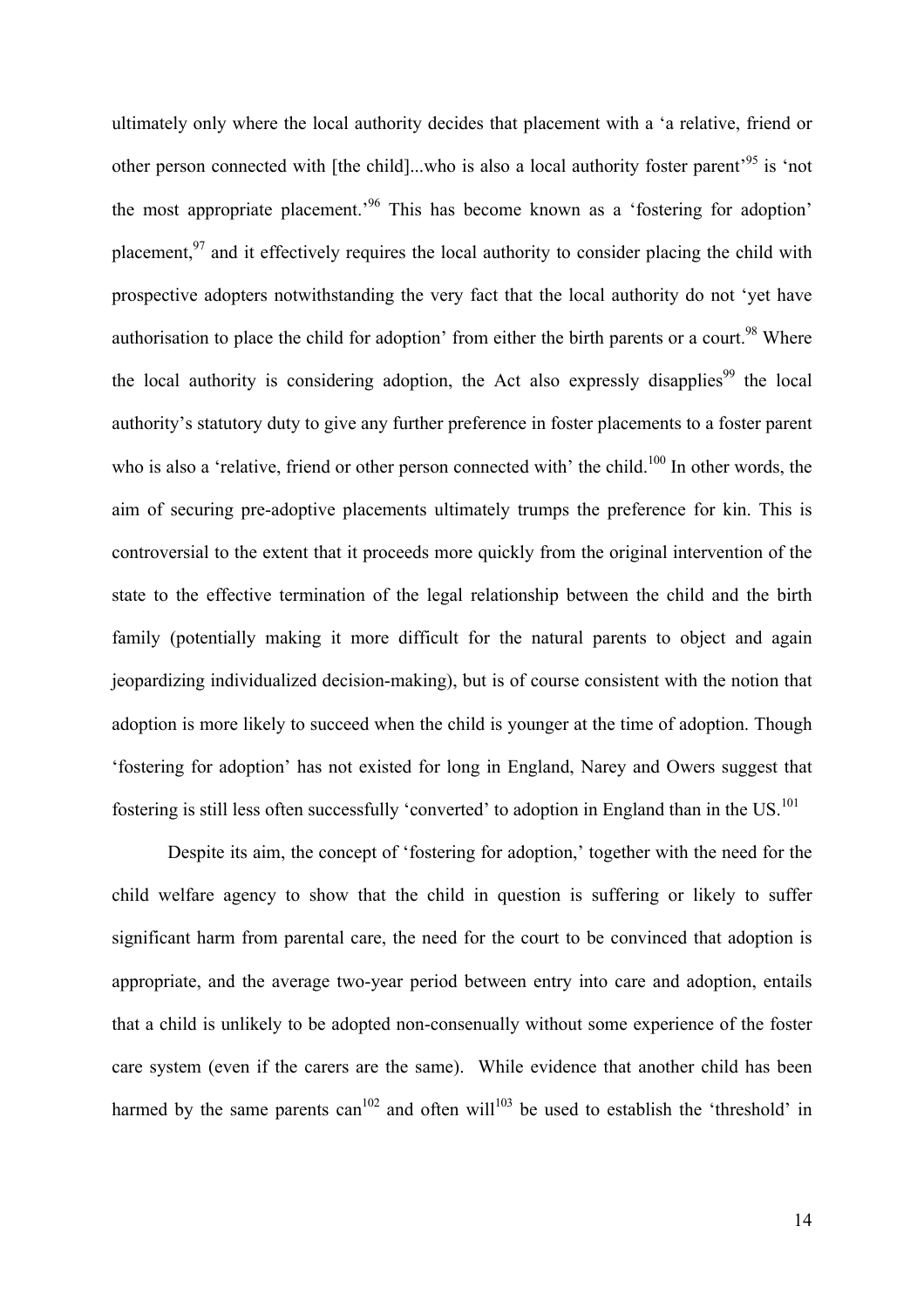relation to a second (perhaps newborn) child, this does not mean that the second child will *automatically* be adopted.<sup>104</sup>

# **6. Adoption vs. Institutional Care**

In England, family-type care is preferred as a matter of both policy and empirical fact for children who are merely the subject of a care order (facilitating compulsory agency intervention short of adoption) even if permanence is not assured within one particular foster family placement.<sup>105</sup> Only 11% of 'looked after' children were placed in 'a secure unit, children's home or hostel' in the year ending March 2016, and while this was an increase on previous years it might have been due to improvements in reporting and data collection, <sup>106</sup> and the figure was the same in the year ending March  $2017$ .<sup>107</sup> This reflects the preference of the UN Committee on the Rights of the Child for family-type care over institutional care.<sup>108</sup> In a recent Government-commissioned review of (institutional) residential care, Sir Martin Narey claimed that 'fostering is the right choice for most looked after children who cannot return home, enter special guardianship, or who are unsuitable for adoption,' though he also noted that 'particularly with adolescents, the possibility that residential care might be the better option and offer greater permanence – not least because some older children will steadfastly resist being fostered – must not be ignored'.<sup>109</sup> Thus, adoption and institutional care are generally used in different contexts in England; most children who end up in institutional care are considered entirely unsuited to adoption.

## **7. Conclusion**

A range of options is available for children in England whose parents encounter difficulties in looking after them. Though it seems clear that the Government has a stronger preference for adoption than is the case in many other jurisdictions, and it is possible to be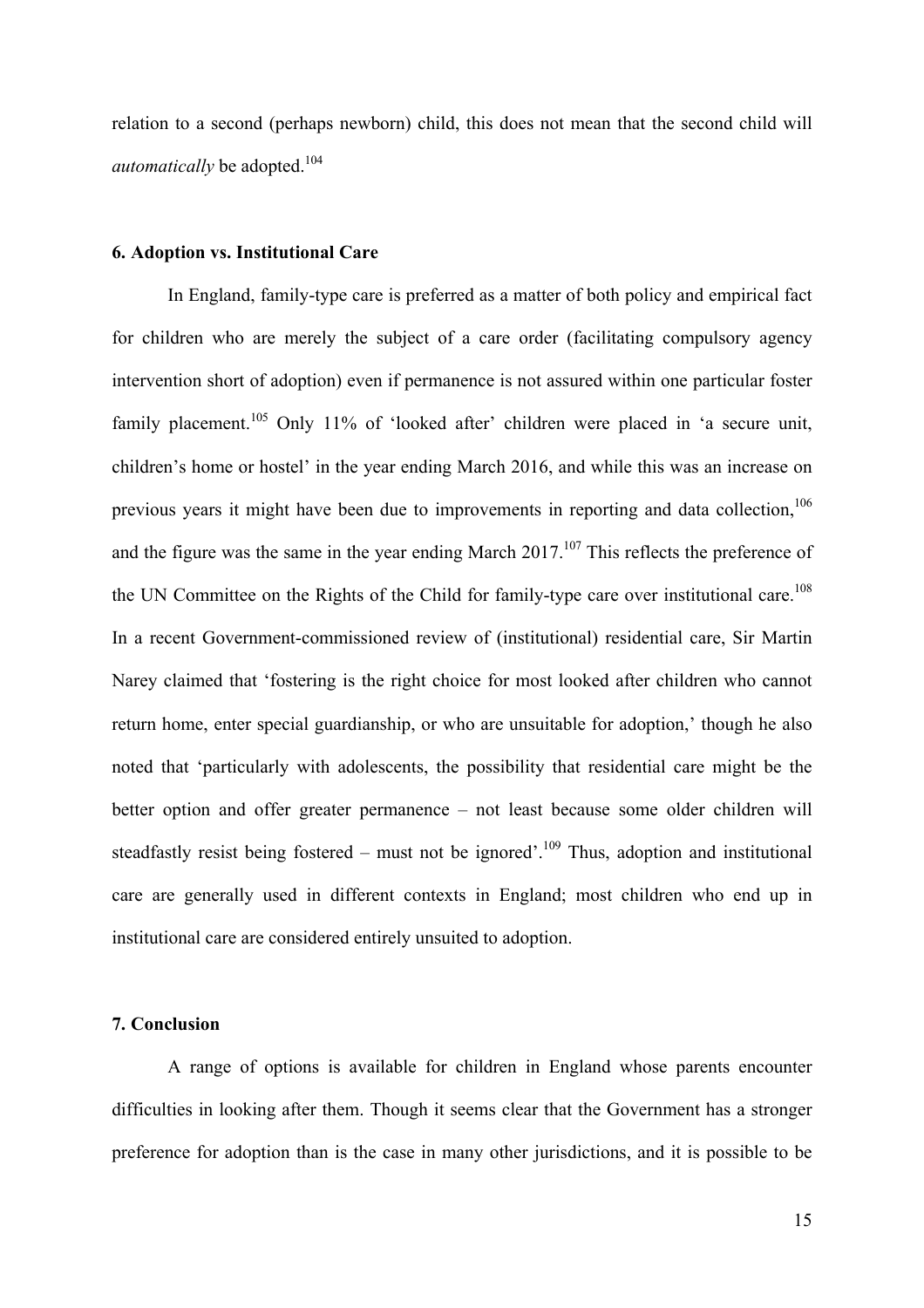suspicious about the reasons for that given that it is likely to be 'easier' than investing properly in foster care services and other forms of lesser intervention, the judiciary and other professionals work hard to balance the child's interests in remaining part of the birth family with other (perhaps more easily measurable) aspects of children's welfare. Whatever the human rights difficulties, for some children adoption is arguably the most effective way of securing their best interests. Concerns might arise, however, if pressure applied to decisionmakers and mechanisms such as adoption targets and 'fostering for adoption' are allowed to jeopardize individualized welfare decisions.

- $<sup>1</sup>$  See, eg. Shabnam Ishaque, 'Islamic Principles on Adoption: Examining the Impact of</sup> Illegitimacy and Inheritance Related Concerns in Context of a Child's Right to an Identity' (2008) 22 *International Journal of Law, Policy and the Family* 393.
- $2^{\circ}$  Cf 'simple adoption', a form of adoption available in France and some other civil law jurisdictions, which 'does not sever the relationship with the family of origin so that the adopted child is not entirely integrated into his or her adoptive family': Explanatory Report to the European Convention on the Adoption of Children (Revised) 2008, at [63].
- $3$  Adoption and Children Act 2002, s 67; cf the possibility that a child can be adopted by the partner of an existing legal parent without terminating the parenthood of that parent: s  $46(3)(b)$ .
- <sup>4</sup> It should be noted that, as regards other parts of the United Kingdom, Scotland (Adoption and Children (Scotland) Act 2007; see further Brian Sloan, 'Primacy, Paramountcy and Adoption in England and Scotland' in E. Sutherland and L.A. Barnes-Macfarlane (eds), *Article 3 of the United Nations Convention on the Rights of the Child: Best Interests, Welfare and Well-being* (Cambridge: Cambridge University Press, 2016)) and Northern Ireland (Adoption (Northern Ireland) Order 1987) each have their own adoption legislation.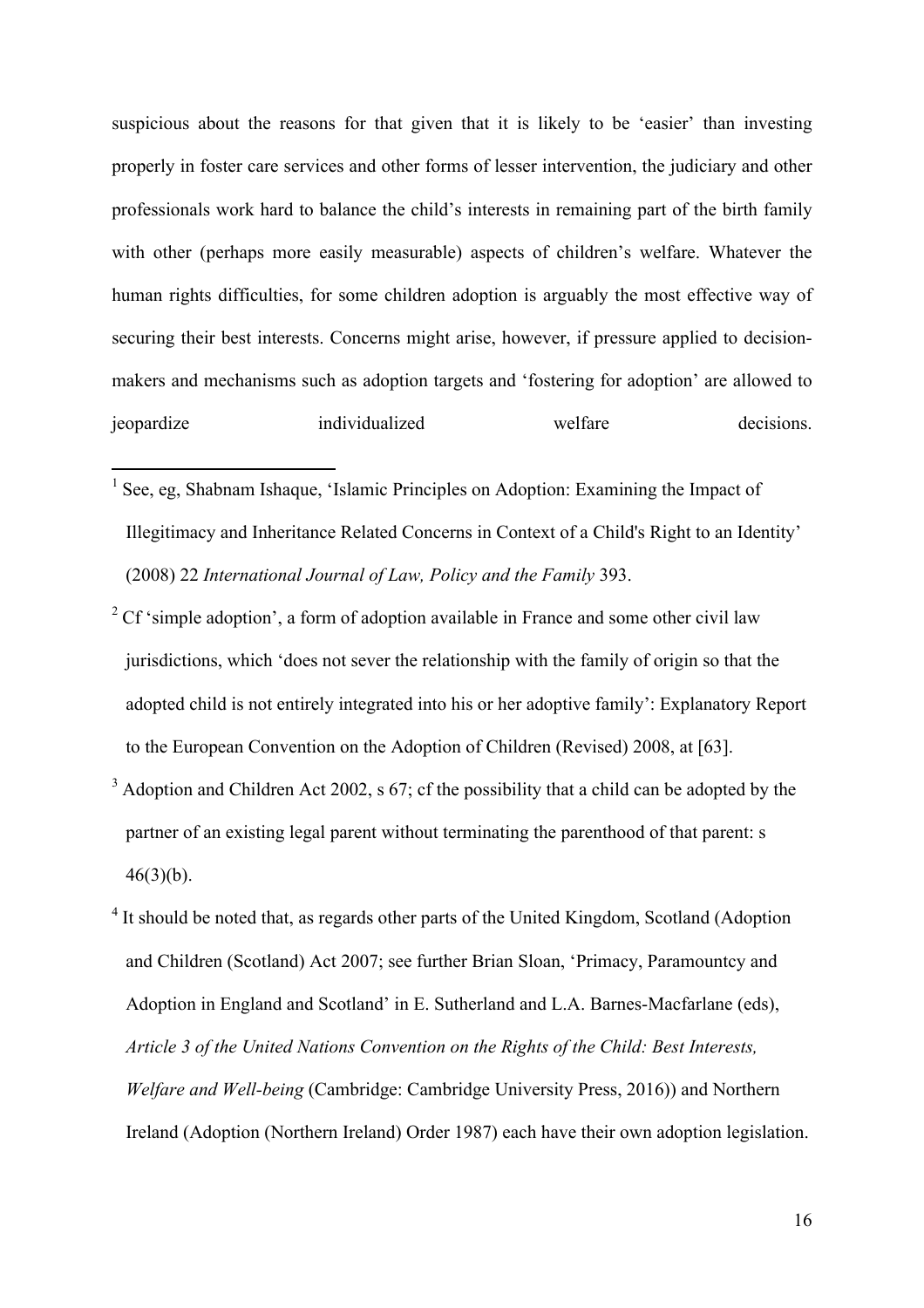Moreover, '[a]doption policy and functions of local authorities in relation to adoption are matters devolved to the Welsh Government' (Children and Families Act 2014 Explanatory Notes, para 41). This chapter therefore focuses on English Law *per se*.

<u> 1989 - Jan Sarajević, politički predsjednik i politički politički politički politički politički politički po</u>

- $5$  Sonia Harris-Short, 'New Legislation: The Adoption and Children Bill A Fast Track to Failure?' [2001] *Child & Family Law Quarterly* 405, 407.
- <sup>6</sup> Department for Education, *An Action Plan for Adoption: Tackling Delay* (2011), para 6.
- <sup>7</sup> Luke Stevenson, 'Councils setting numerical targets for adoption', Community Care, 18 November 2016. http://www.communitycare.co.uk/2016/11/18/councils-setting-numericaltargets-adoption/.
- <sup>8</sup> Department for Education, *Children looked after in England (including adoption) year ending 31 March 2016* (Crown, 2016), 11.
- <sup>9</sup> Department for Education, *Outcomes for Children Looked After by Local Authorities in England, as at 31 March 2013* (2013), 2.
- <sup>10</sup> Department for Education, *Children looked after in England (including adoption) year ending 31 March 2017* (Crown, 2017), 14.
- <sup>11</sup> Department for Education, *Children looked after in England (including adoption) year ending 31 March 2016*, 11.
- <sup>12</sup> Department for Education, *Children looked after in England (including adoption) year ending 31 March 2017*, 1.
- <sup>13</sup> Adoption Leadership Board, *What does the data tell us about what is happening in the adoption system? The view of the Adoption Leadership Board* (2017), 1.
- <sup>14</sup> Kerry O'Halloran, *The Politics of Adoption: International Perspectives on Law Policy & Practice*, 3rd edn (Dordrecht: Springer, 2015), 111. See also Sonia Harris-Short, 'Holding onto the Past: Adoption, Birth Parents and the Law in the Twenty-First Century' in R.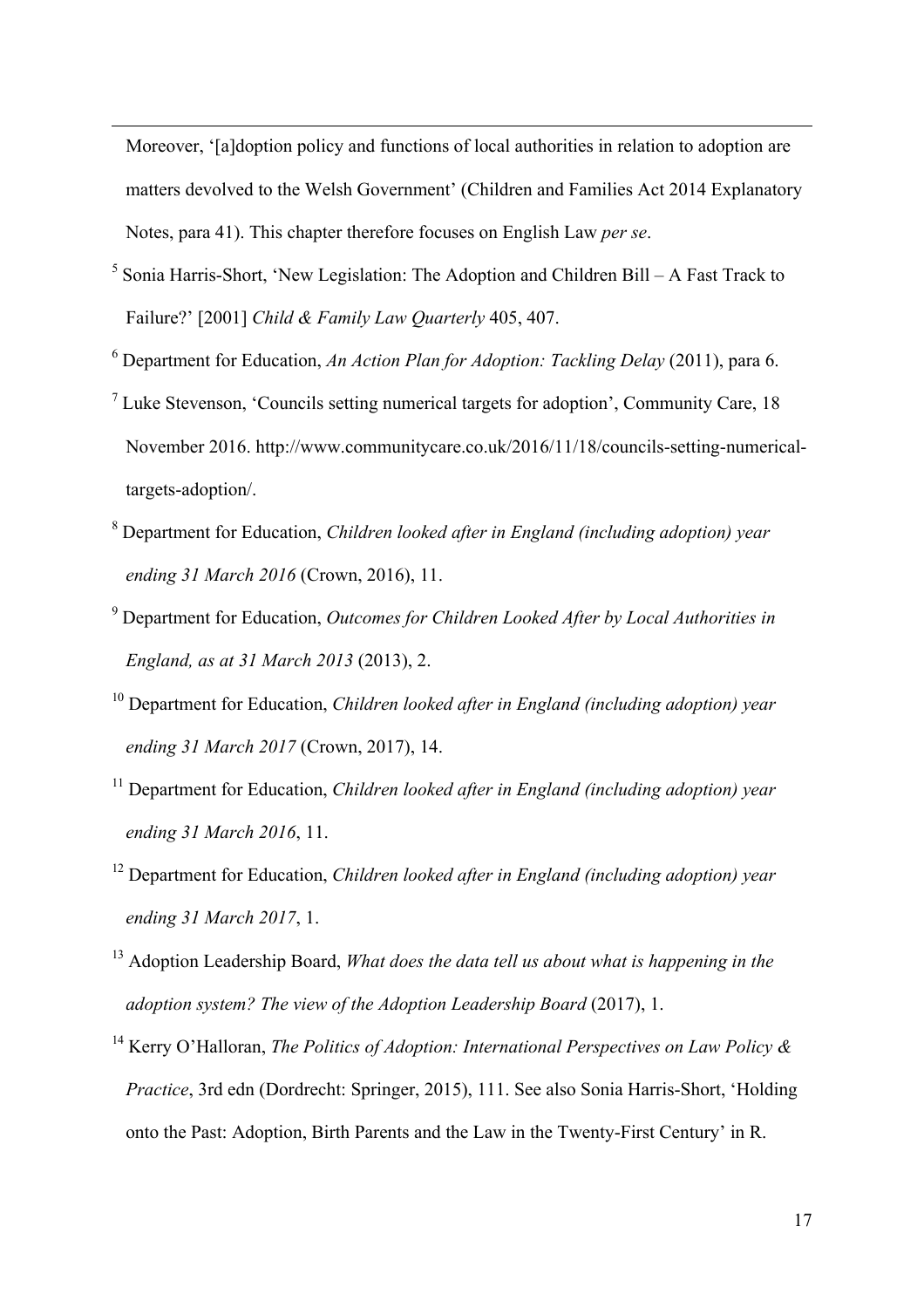Probert and C. Barton (eds), *Fifty Years in Family Law: Essays for Stephen Cretney* 

(Cambridge: Intersentia, 2012), 159 on the potentially ulterior motives of successive UK Governments in transferring responsibility for children "from the State back to the private sector".

<u> 1989 - Jan Sarajan, masjid a shekara ta 1989 - An tsarajan a shekara ta 1989 - An tsarajan a shekara ta 198</u>

- <sup>15</sup> Claire Fenton-Glynn, *Adoption without Consent: Update 2016* (European Union, 2016), 34.
- <sup>16</sup> *Re J (Children) (Brussels II Revised: Article 15)* [2016] UKSC 15, [2017] AC 167, para 3 (Lady Hale).
- <sup>17</sup> Emily R. Munro and Esmerelda Manful, *Safeguarding children: a comparison of England's data with that of Australia, Norway and the United States* (Department for Education, 2012), 54.
- <sup>18</sup> Andrea del Pozo de Bolger, Debra Dunstan & Melissa Kaltner, 'Descriptive Analysis of Foster Care Adoptions in New South Wales, Australia' (2017) 70 *Australia Social Work* 477, 478.
- <sup>19</sup> See, eg, Doughty, 'Myths and misunderstanding in adoption law and policy'; Nigel Lowe, 'The changing face of adoption - the gift/donation model versus the contract/services model' [1997] *Child & Family Law Quarterly* 337.
- <sup>20</sup> Department for Education, *Children looked after in England (including adoption) year ending 31 March 2017*, 10.
- $^{21}$  Ibid, 10.
- $22$  Ibid, 8.
- $23$  Children Act 1989, s 20(8).
- <sup>24</sup> Sir Martin Narey and Mark Owers, *Foster Care in England: A Review for the Department for Education* (Crown, 2018), 14-15.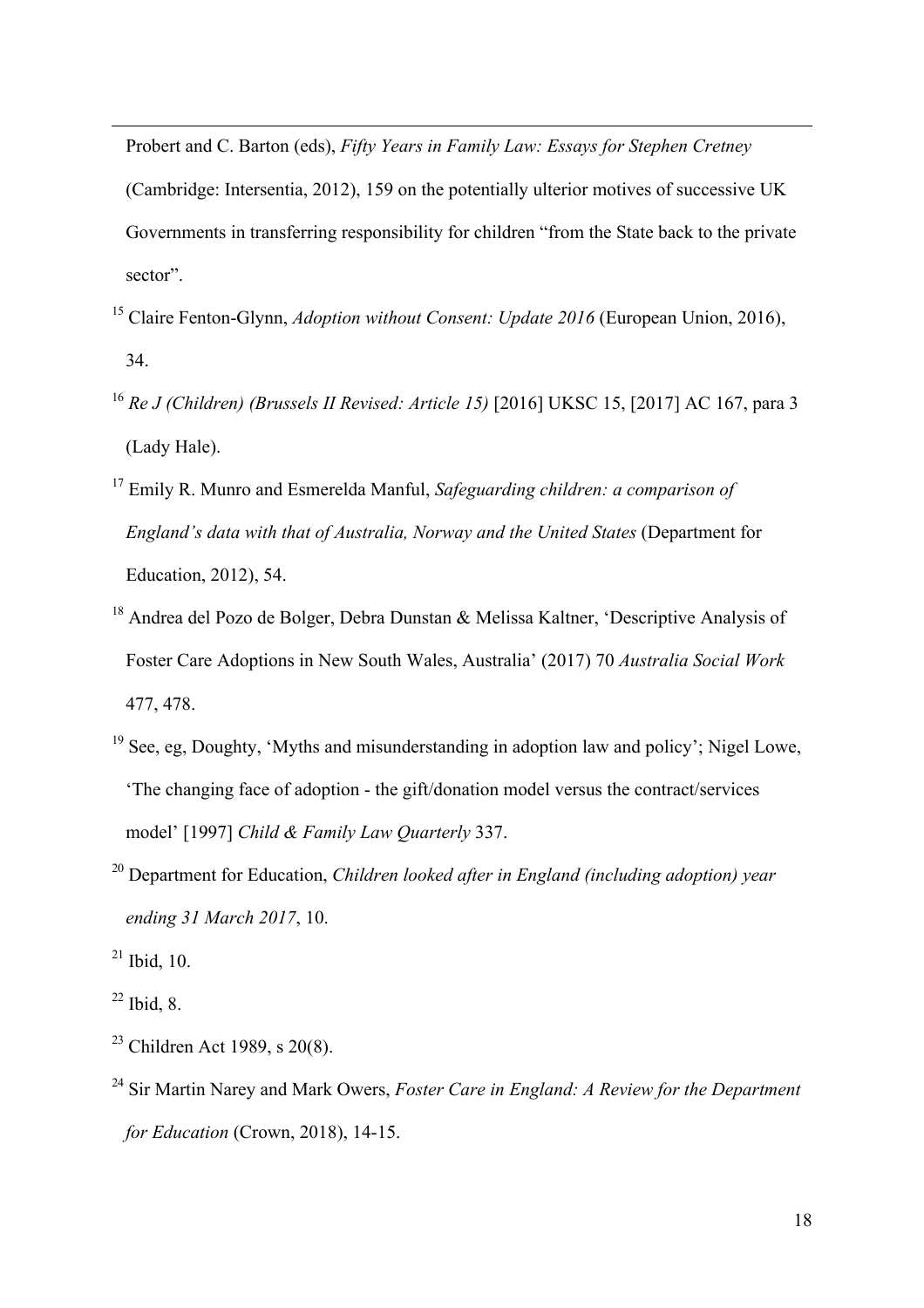- $25$  Adoption and Children Act 2002, ss 19, 21, 47. The same standard applies to the decision to place a child in care: Children Act 1989, s 31.
- $26$  Adoption and Children Act 2002, s 1.
- <sup>27</sup> Adoption and Children Act 2002, s  $1(4)(c)$ .
- <sup>28</sup> Adoption and Children Act 2002, s  $1(4)(f)$ .
- <sup>29</sup> Adoption and Children Act 2002, s  $52(1)(b)$ . Consent can also be dispensed with where 'the parent or guardian cannot be found or is incapable of giving consent': s. 52(1)(a).
- $30$  Adoption and Children Act 2002, s 52(4), s 47; see further Brian Sloan, 'Conflicting Rights: English Adoption Law and the Implementation of the UN Convention on the Rights of the Child' [2013] *Child & Family Law Quarterly* 40, 56-57.
- $31$  Adoption and Children Act 2002, s 52(6).
- <sup>32</sup> *Re C (A Child) (Adoption: Duty of Local Authority)* [2007] EWCA Civ 1206, [2008] Fam 54. For a detailed analysis, see Brian Sloan, '*Re C (A Child) (Adoption: Duty of Local Authority)* – Welfare and the Rights of the Birth Family in "Fast Track" Adoption Cases' [2009] *Child & Family Law Quarterly* 87.
- <sup>33</sup> Adoption and Children Act 2002, s 67.
- <sup>34</sup> See, eg, Andrew Bainham, 'Arguments about Parentage' [2008] *Cambridge Law Journal* 322, 350.
- $35$  [2012] 2 FLR 332, para [134] (judgment of the majority). See Claire Simmonds, 'Paramouncty and the ECHR: A Conflict Resolved?' [2012] *Cambridge Law Journal* 498 for analysis of the case.
- <sup>36</sup> See, eg, *R (on the application of SG and others (previously JS and others)) v Secretary of State for Work and Pensions* [2015] UKSC 16, [2015] 1 WLR 1449.

<sup>&</sup>lt;sup>37</sup> UNCRC, Article 21(a).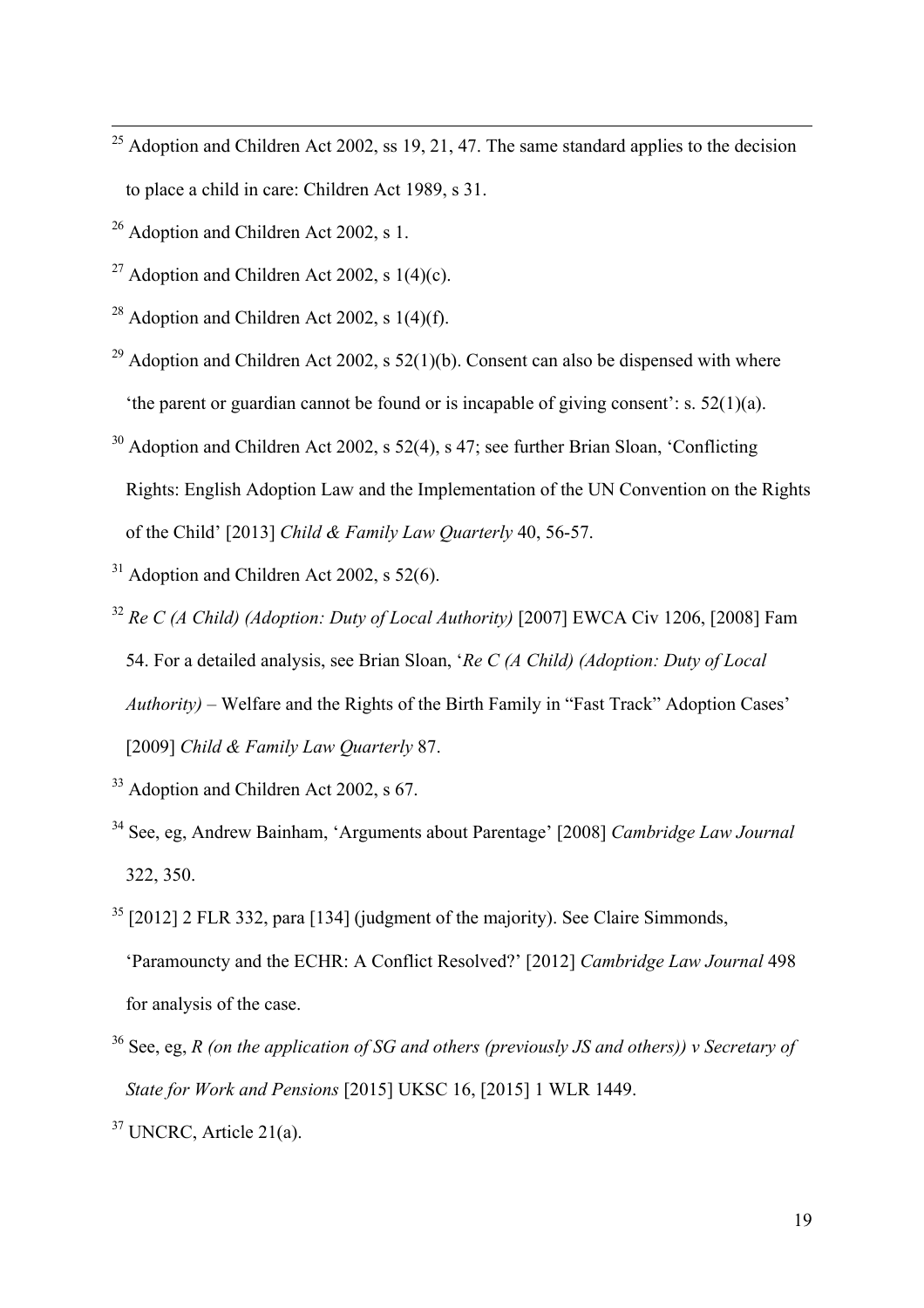<sup>38</sup> UNCRC, Article 7(1).

- <sup>39</sup> UNCRC, Article 8(1).
- $40$  UNCRC, Article 9(1).
- $41$  UNCRC, Art 18(2).
- $42$  UNCRC, Art 18(1).

<sup>43</sup> UNCRC Art 18(2); see also UN General Assembly, *Guidelines for the Alternative Care of Children* (resolution A/RES/64/142, 24 February 2010), Annex, para [3]. See, generally, Sloan, 'Conflicting Rights: English Adoption Law and the Implementation of the UN Convention on the Rights of the Child'.

<sup>44</sup> [2013] UKSC 33, [2013] 1 WLR 1911. See, generally, Brian Sloan, 'Loving but Potentially Harmful Parents in the Supreme Court' [2014] *Cambridge Law Journal* 28. <sup>45</sup> [2013] UKSC 33, para 104.

<sup>48</sup> [2013] EWCA Civ 1146, [2014] 1 WLR 563; see, eg, Brian Sloan, 'Adoption Decisions in England: *Re B (A Child) (Care Proceedings: Appeal)* and Beyond' (2015) 37 *Journal of Social Welfare and Family Law* 437.

- <sup>51</sup> Cf, eg, *Re A (Application for Care and Placement Orders: Local Authority Failings)* [2015] EWFC 11, [2016] 1 FLR 1.
- <sup>52</sup> [2013] EWCA Civ 1146, para 29.
- <sup>53</sup> Elsbeth Neil, 'Post-Adoption Contact and Openness in Adoptive Parents' Minds: Consequences for Children's Development' (2009) 39 *British Journal of Social Work* 5, 6.

 $46$  Ibid, para 105.

 $47$  Ibid, para 104.

<sup>49</sup> *Re R (A Child)* [2014] EWCA Civ 1625, [2015] 1 WLR 3273, para 44 (Sir James Munby).  $50$  Ibid, para 59.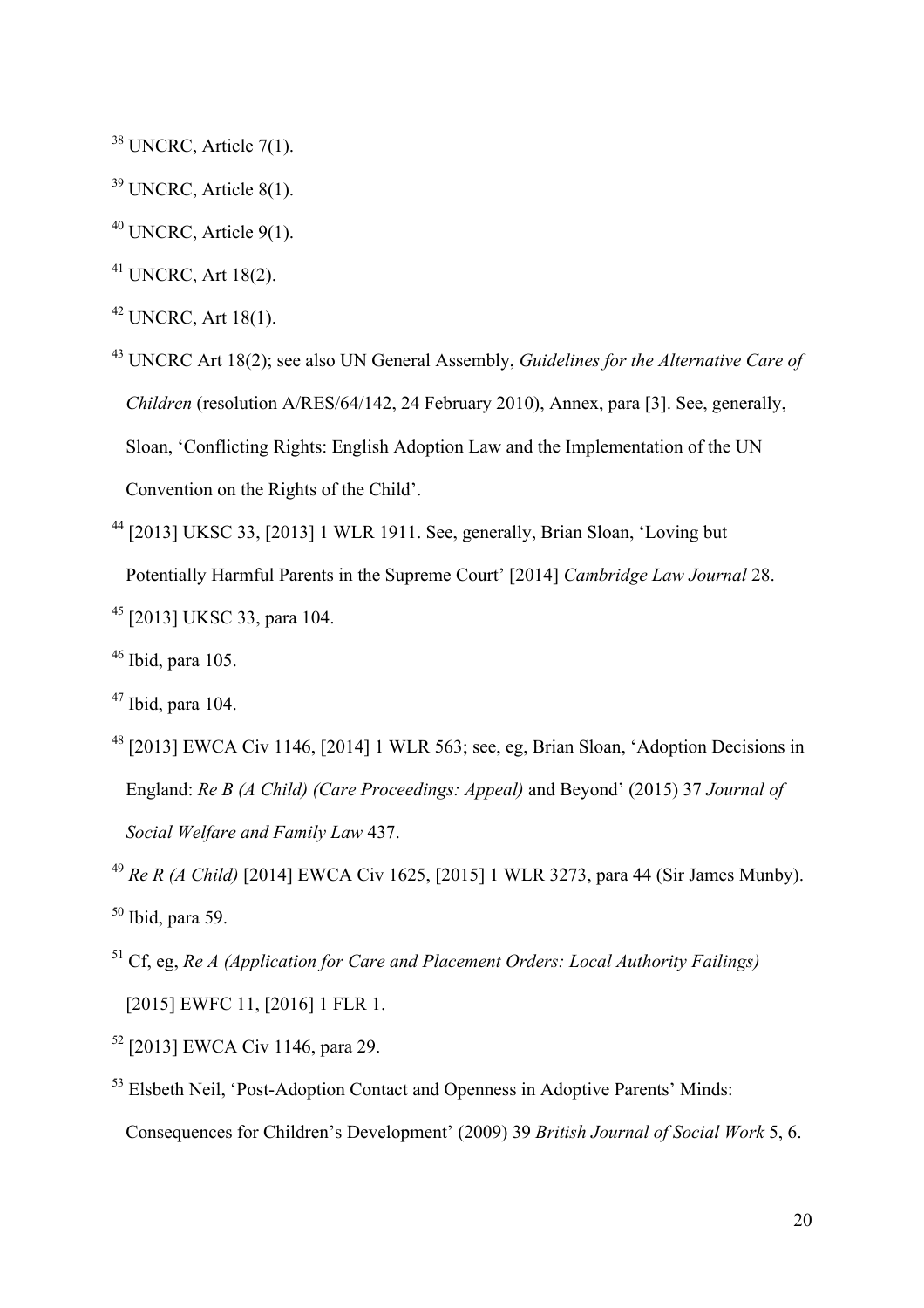- <sup>54</sup> See, generally, B Sloan, 'Post-adoption Contact Reform: Compounding the State-ordered Termination of Parenthood?' [2014] *Cambridge Law Journal* 378.
- <sup>55</sup> del Pozo de Bolger, Dunstan & Kaltner, 'Descriptive Analysis of Foster Care Adoptions in New South Wales, Australia', 480.
- <sup>56</sup> See, eg, *N v B (Adoption by Grandmother)* [2013] EWHC 820 (Fam), [2014] 1 FLR 369; *Re T (A Child: Adoption or Special Guardianship)* [2017] EWCA Civ 1797.
- $57$  Children Act 1989, s 14C.
- <sup>58</sup> Department for Education, *Children looked after in England (including adoption) year ending 31 March 2016*, 10.
- <sup>59</sup> Department for Education, *Children looked after in England (including adoption) year ending 31 March 2017*, 12.
- <sup>60</sup> Department for Education, *Special Guardianship Review: Report on Findings - Government Consultation Response* (2015), 5.
- $61$  See, eg, Alex Turner, 'Serious case review into girl's death finds "fragmented" family support services', Community Care, 19 April 2017.

http://www.communitycare.co.uk/2017/04/19/serious-case-review-girls-death-findsfragmented-family-support/.

- <sup>62</sup> [2007] EWCA Civ 1206, para [15].
- <sup>63</sup> [2013] UKSC 33, para [103].
- <sup>64</sup> [2016] EWCA Civ 793, [2017] 1 WLR 889.
- $65$  Ibid, para 68.
- $66$  Ibid, para 73.
- <sup>67</sup> *Re W (Adoption: Contact)* [2016] EWHC 3118 (Fam).
- <sup>68</sup> Sir Andrew McFarlane, 'Nothing else will do' [2016] *Family Law* 1403, 1412.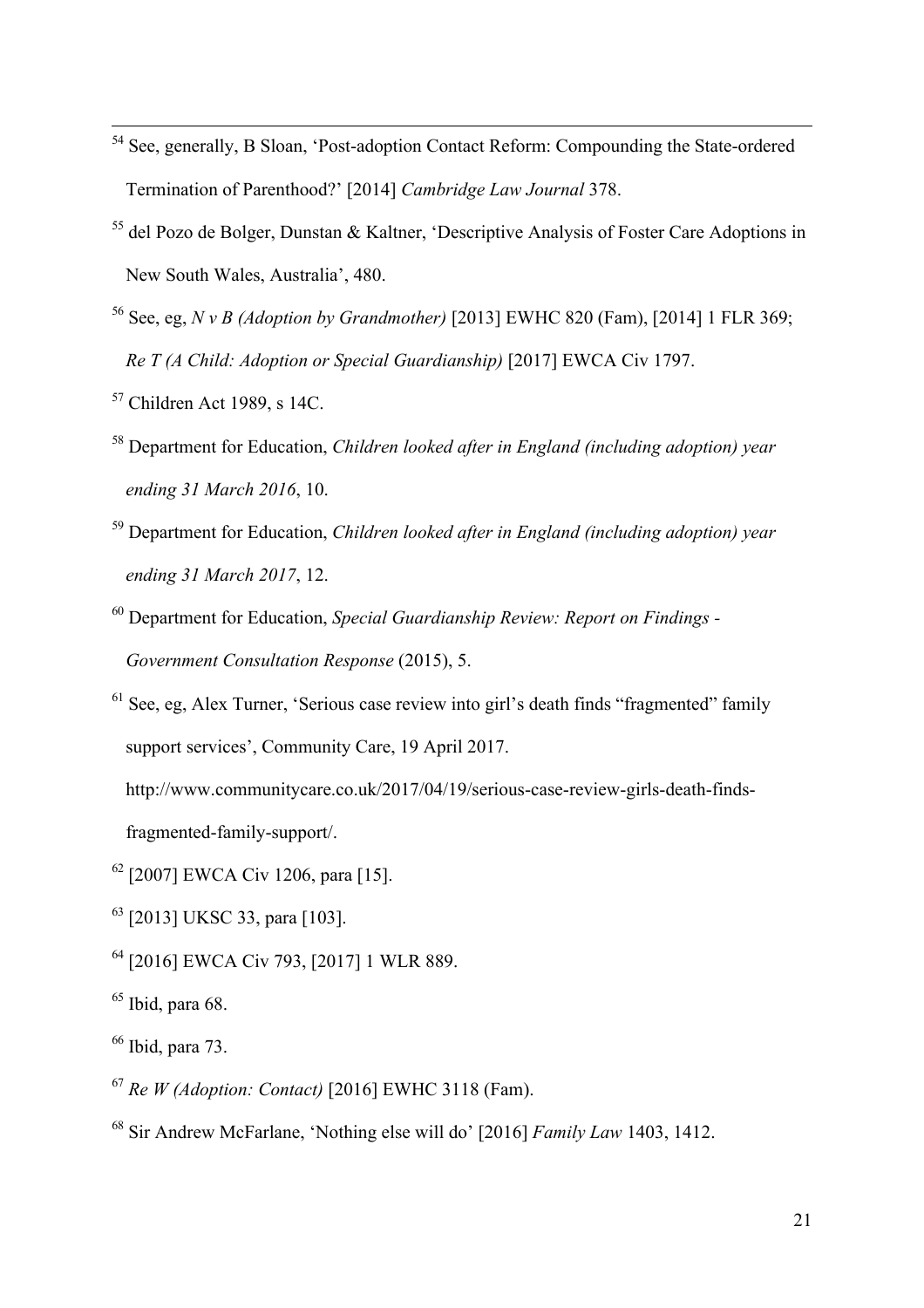- Adoption and Children Act 2002, s 1(4)(f), as amended by Children and Social Work Act 2017, s 9.
- Judith Masson, 'Disruptive Judgments' [2017] *Child & Family Law Quarterly* 401, 401.
- UN Committee on the Rights of the Child, 'Consideration of Reports submitted by States Parties under Article 44 of the Convention – Concluding Observations: United Kingdom of Great Britain and Northern Ireland' (Third and Fourth Reports) (CRC/C/GBR/CO/4, 2008), para 46.
- Ibid, para [47].
- Children and Families Act 2014, s 3.
- <sup>74</sup> Adoption and Children Act 2002, s  $1(5)$ .
- <sup>75</sup> John Hayes & Peter Hayes, 'Adoption in England: The end of placements dictated by race, culture, religion and language' [2014] *Family Law* 1288.
- Explanatory Notes to the Children and Families Act 2014, para 56.
- Ibid, para 57.
- [2014] EWFC 47, [2015] 2 FLR 381.
- Ibid, para 4 (Holman J).
- Ibid, para 91.
- See, eg, Department for Education, *Outcomes for Children Looked After by Local Authorities in England, 31 March 2016* (2017).
- Secretary of State for Health, *Adoption: A New Approach*, Cm 5017 (TSO, 2000).
- Narey and Owers, *Foster Care in England: A Review for the Department for Education*, 9.
- Sonia Harris-Short, Joanna Miles & Rob George, *Family Law: Text, Cases and* Materials, 3rd edn (Oxford: Oxford University Press, 2015), 912-13.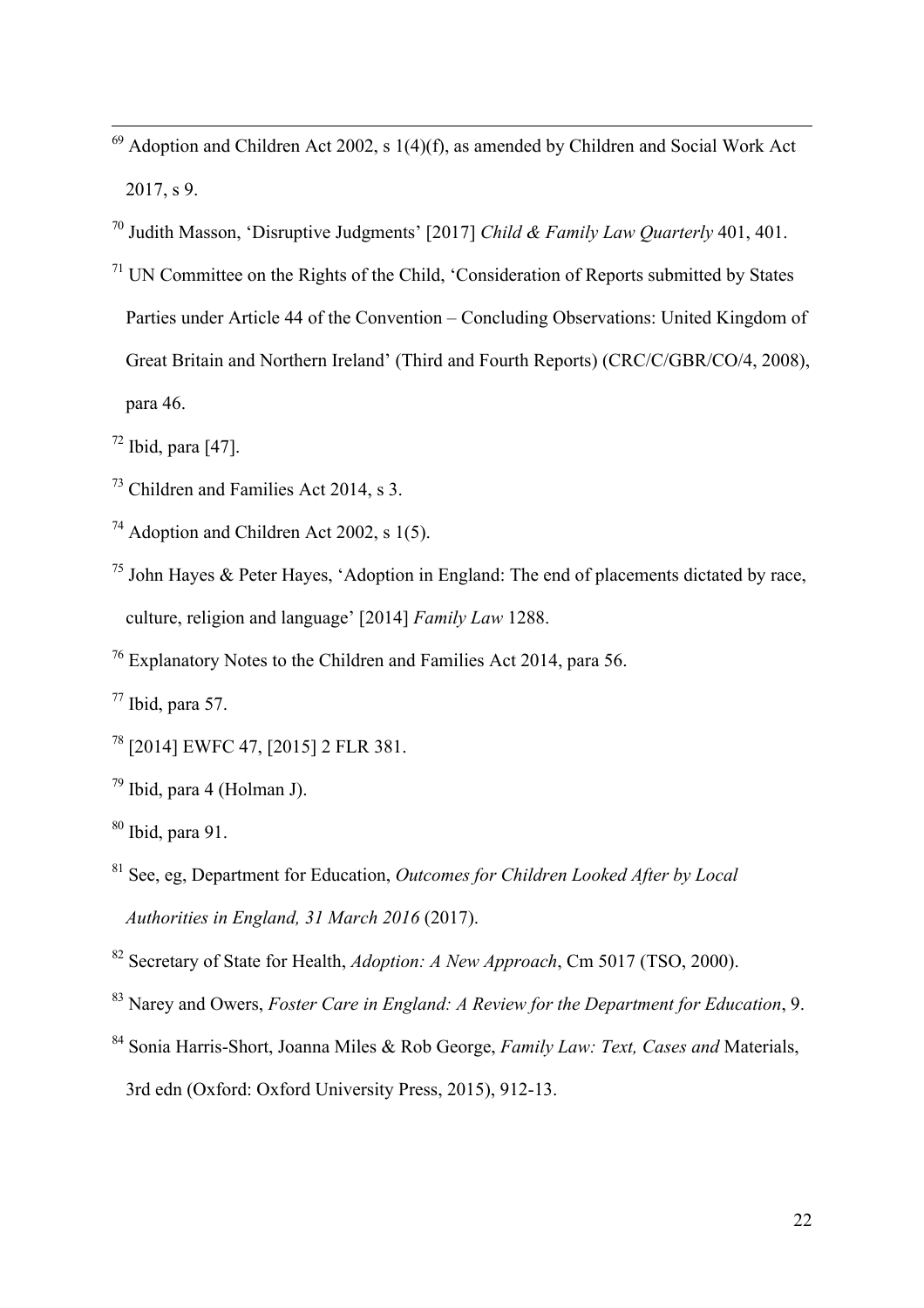<sup>85</sup> Martin Narey, 'The Narey Report: A Blueprint for the Nation's Lost Children', published in *The Times* (5 July 2011).

<sup>86</sup> [2013] EWCA Civ 913, [2014] 1 FLR 1009.

 $87$  Ibid, para 88.

<sup>88</sup> [2013] EWHC 3974 (Fam), [2014] 2 FLR 399.

 $89$  Ibid, para 39.

 $90$  Ibid.

- $91$  [2014] EWFC B166, para 124.
- $92$  del Pozo de Bolger, Dunstan & Kaltner, 'Descriptive Analysis of Foster Care Adoptions in New South Wales, Australia', 479.
- <sup>93</sup> Department for Education, *An Action Plan for Adoption: Tackling Delay*. Cf the increases in the number of placements for adoption and adoptions before the relevant aspects of the Children and Families Act took effect: Department for Education, *Adoption Leadership Board (ALB): Headline Measures and Business Intelligence – Quarter 4 2013-14 Update* (2014). Cf also the concern, addressed by the Court of Appeal in *Re R (A Child) (Adoption)*  [2014] EWCA Civ 1625 that its decision in *Re B-S* [2013] EWCA Civ 1146 (discussed above) caused a drop in the number of placement orders made.
- <sup>94</sup> New s  $22C(9B)(c)$  of the Children Act 1989, inserted by the Children and Families Act 2014, s 2(3). See also Children and Families Act, s 7.
- <sup>95</sup> Children Act 1989, s 22C(6)(a).
- <sup>96</sup> New s 22C(9B)(c) of the Children Act 1989, inserted by Children and Families Act 2014, s  $2(3)$ .
- $97$  Explanatory Notes to the Children and Families Act 2014, para 53. See generally Daniela Nickols, 'Fostering for Adoption: Progress or Unjustifiable "Fait Accompli" or Something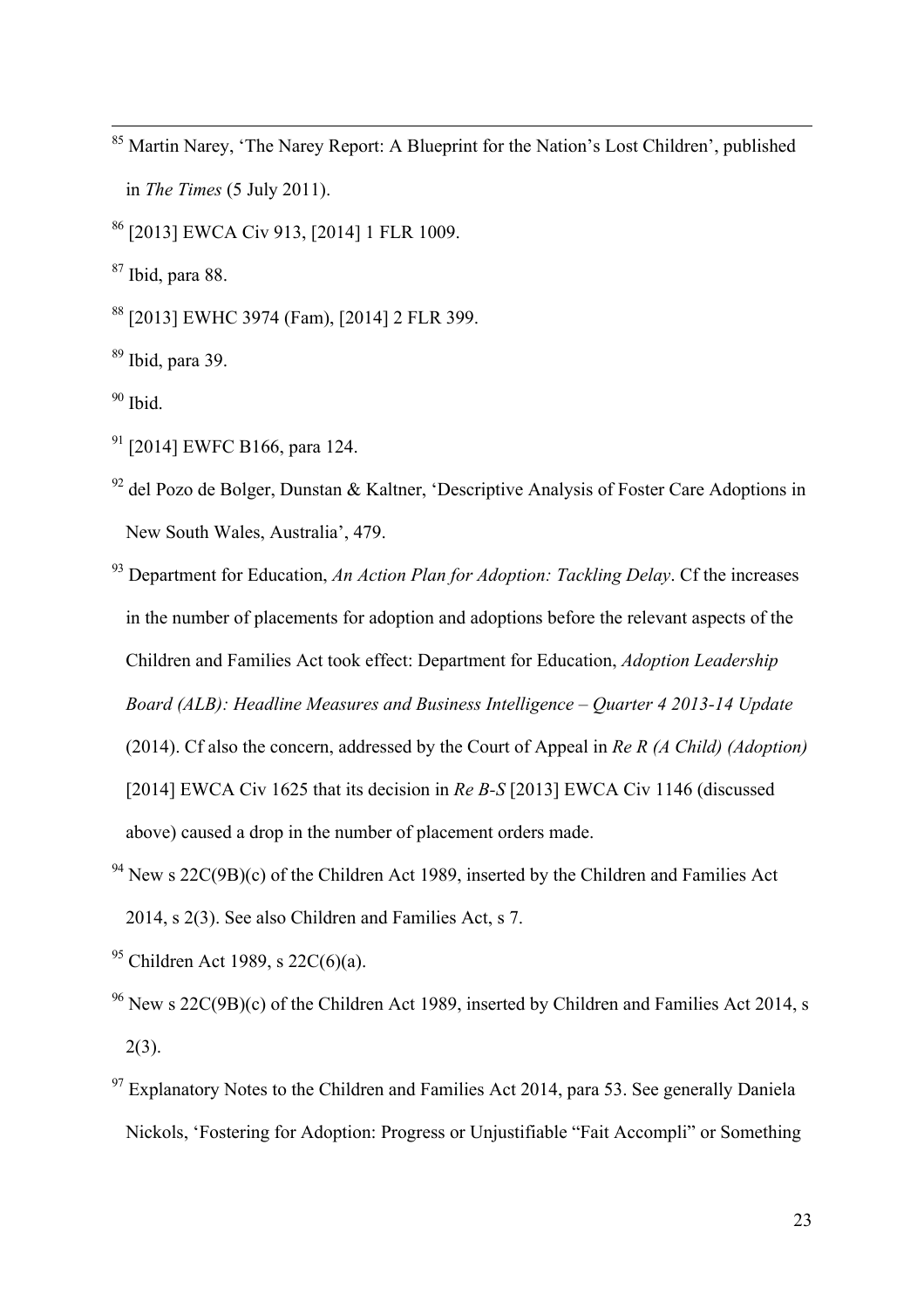<u> 1989 - Jan Sarajan, masjid a shekara ta 1989 - An tsarajan a shekara ta 1989 - An tsarajan a shekara ta 198</u> In-between? Part 1' [2014] *Family Law* 190; Daniela Nickols, 'Fostering for Adoption: Part

- 2: Policy and Potential Difficulties' [2014] *Family Law* 339.
- <sup>98</sup> Explanatory Notes to the Children and Families Act 2014, para 54.
- <sup>99</sup> Children Act 1989, s 22C(9B)(a).
- $100$  Children Act, s 22C(7)(a).
- <sup>101</sup> Narey and Owers, *Foster Care in England: A Review for the Department for Education*, 96.
- <sup>102</sup> See, generally *Re J (Children) (Care Proceedings: Threshold Criteria)* [2013] UKSC 9, [2013] 1 AC 680.
- <sup>103</sup> Karen Broadhurst et al, 'Connecting Events in Time to Identify a Hidden Population: Birth Mothers and Their Children in Recurrent Care Proceedings in England' (2015) 45 *British Journal of Social Work* 2241.
- <sup>104</sup> Cf the ability of a parent with parental responsibility to consent to placement for adoption and give advance consent to the adoption order itself: Adoption and Children Act 2002, ss 19, 20.
- <sup>105</sup> Department for Education *Children looked after in England (including adoption and care leavers) year ending 31 March 2013* (2013), 4-5.
- <sup>106</sup> Department for Education, *Children looked after in England (including adoption) year ending 31 March 2016*, 8.
- <sup>107</sup> Department for Education, *Children looked after in England (including adoption) year ending 31 March 2017*, 9.
- <sup>108</sup> UN Committee on the Rights of the Child, 'Consideration of Reports submitted by State Parties under art 44 of the Convention – Concluding Observations: Belarus' (Third and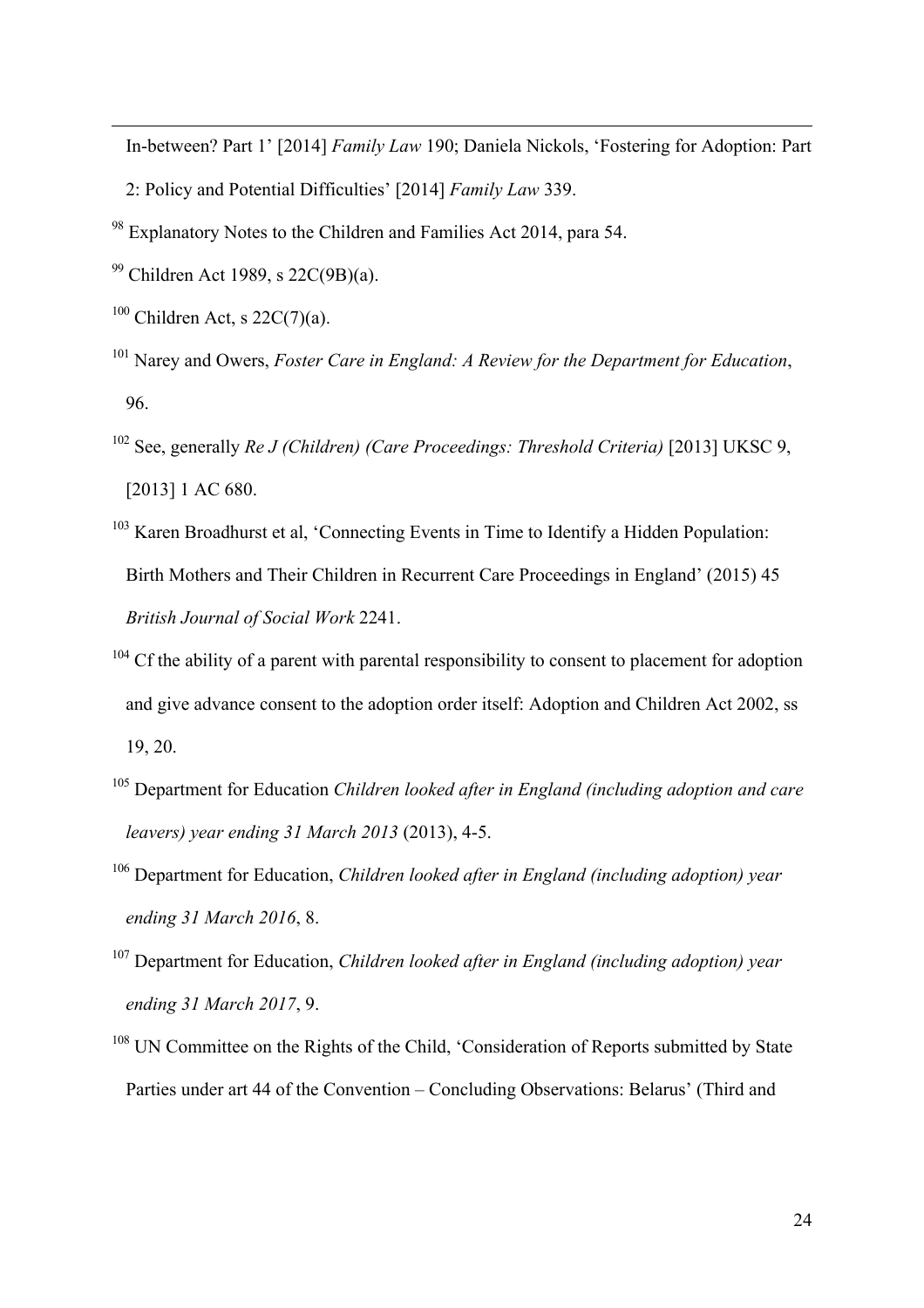Fourth Reports) (CRC/C/BLR/CO/3-4, 2011), paras 45–46. See also the US Family First Prevention Services Act of 2018, Part IV.

<u> 1989 - Jan Sarajan, masjid a shekara ta 1989 - An tsarajan a shekara ta 1989 - An tsarajan a shekara ta 198</u>

<sup>109</sup> Sir Martin Narey, *Residential Care in England: Report of Sir Martin Narey's independent review of children's residential care* (Crown, 2016), 21.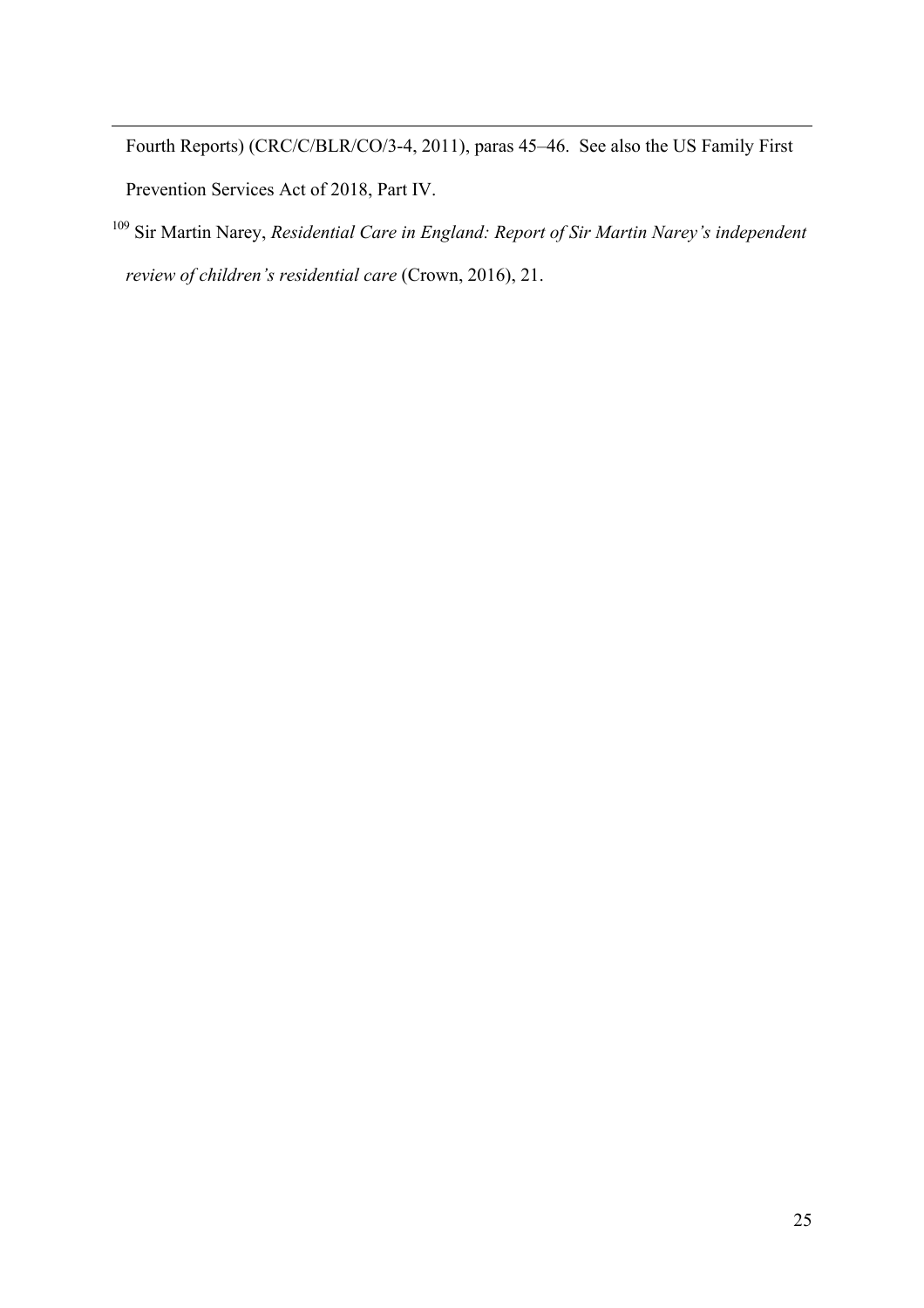## **Bibliography**

Adoption Leadership Board, *What does the data tell us about what is happening in the adoption system? The view of the Adoption Leadership Board* (2017)

Bainham, Andrew, 'Arguments about Parentage' [2008] *Cambridge Law Journal* 322

- Broadhurst, Karen et al, 'Connecting Events in Time to Identify a Hidden Population: Birth Mothers and Their Children in Recurrent Care Proceedings in England' (2015) 45 *British Journal of Social Work* 2241
- del Pozo de Bolger, Andrea, Dunstan, Debra & Kaltner, Melissa, 'Descriptive Analysis of Foster Care Adoptions in New South Wales, Australia' (2017) 70 *Australia Social Work* 477

Department for Education, *An Action Plan for Adoption: Tackling Delay* (2011)

- Department for Education, *Outcomes for Children Looked After by Local Authorities in England, as at 31 March 2013* (2013)
- Department for Education, *Adoption Leadership Board (ALB): Headline Measures and Business Intelligence – Quarter 4 2013-14 Update* (2014)
- Department for Education, *Special Guardianship Review: Report on Findings - Government Consultation Response* (2015)
- Department for Education, *Children looked after in England (including adoption) year ending 31 March 2016* (Crown, 2016)
- Department for Education, *Children looked after in England (including adoption) year ending 31 March 2017* (Crown, 2017)
- Department for Education, *Outcomes for Children Looked After by Local Authorities in England, 31 March 2016* (2017)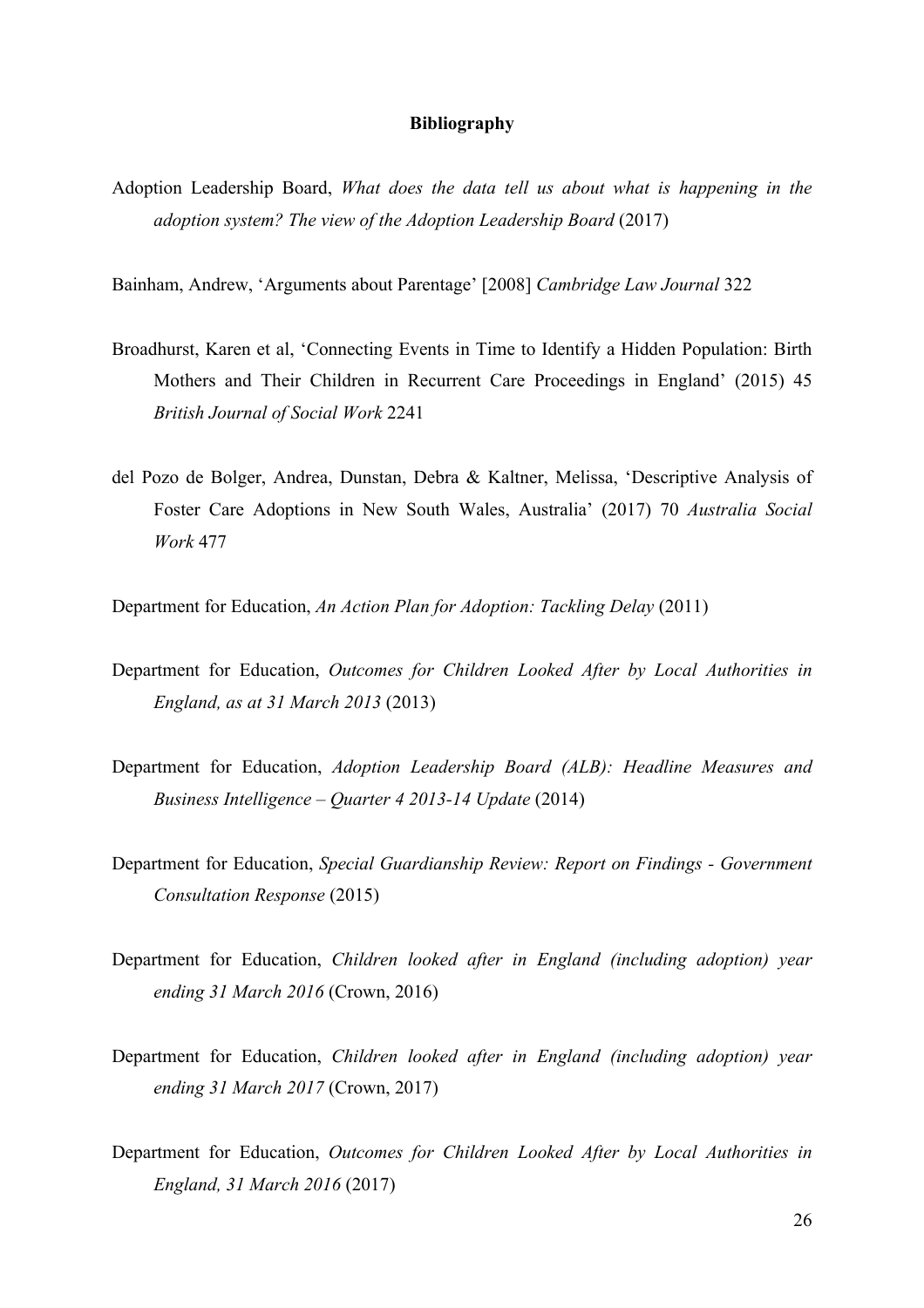Doughty, Julie, 'Myths and misunderstanding in adoption law and policy' [2015] *Child & Family Law Quarterly* 331

Fenton-Glynn, Claire, *Adoption without Consent: Update 2016* (European Union, 2016)

- Harris-Short, Sonia, 'New Legislation: The Adoption and Children Bill A Fast Track to Failure?' [2001] *Child & Family Law Quarterly* 405
- Harris-Short, Sonia, 'Holding onto the Past: Adoption, Birth Parents and the Law in the Twenty-First Century' in R. Probert and C. Barton (eds), *Fifty Years in Family Law: Essays for Stephen Cretney* (Cambridge: Intersentia, 2012)
- Harris-Short, Sonia, Miles, Joanna & George, Rob, *Family Law: Text, Cases and* Materials, 3rd edn (Oxford: Oxford University Press, 2015)
- Hayes, John & Hayes, Peter, 'Adoption in England: The end of placements dictated by race, culture, religion and language' [2014] *Family Law* 1288
- Ishaque, Shabnam, 'Islamic Principles on Adoption: Examining the Impact of Illegitimacy and Inheritance Related Concerns in Context of a Child's Right to an Identity' (2008) 22 *International Journal of Law, Policy and the Family* 393
- Lowe, Nigel, 'The changing face of adoption the gift/donation model versus the contract/services model' [1997] *Child & Family Law Quarterly* 337

Masson, Judith, 'Disruptive Judgments' [2017] *Child & Family Law Quarterly* 401

McFarlane, Sir Andrew, 'Nothing else will do' [2016] *Family Law* 1403

Munro, Emily R. & Manful, Esmerelda, *Safeguarding children: a comparison of England's data with that of Australia, Norway and the United States* (Department for Education, 2012)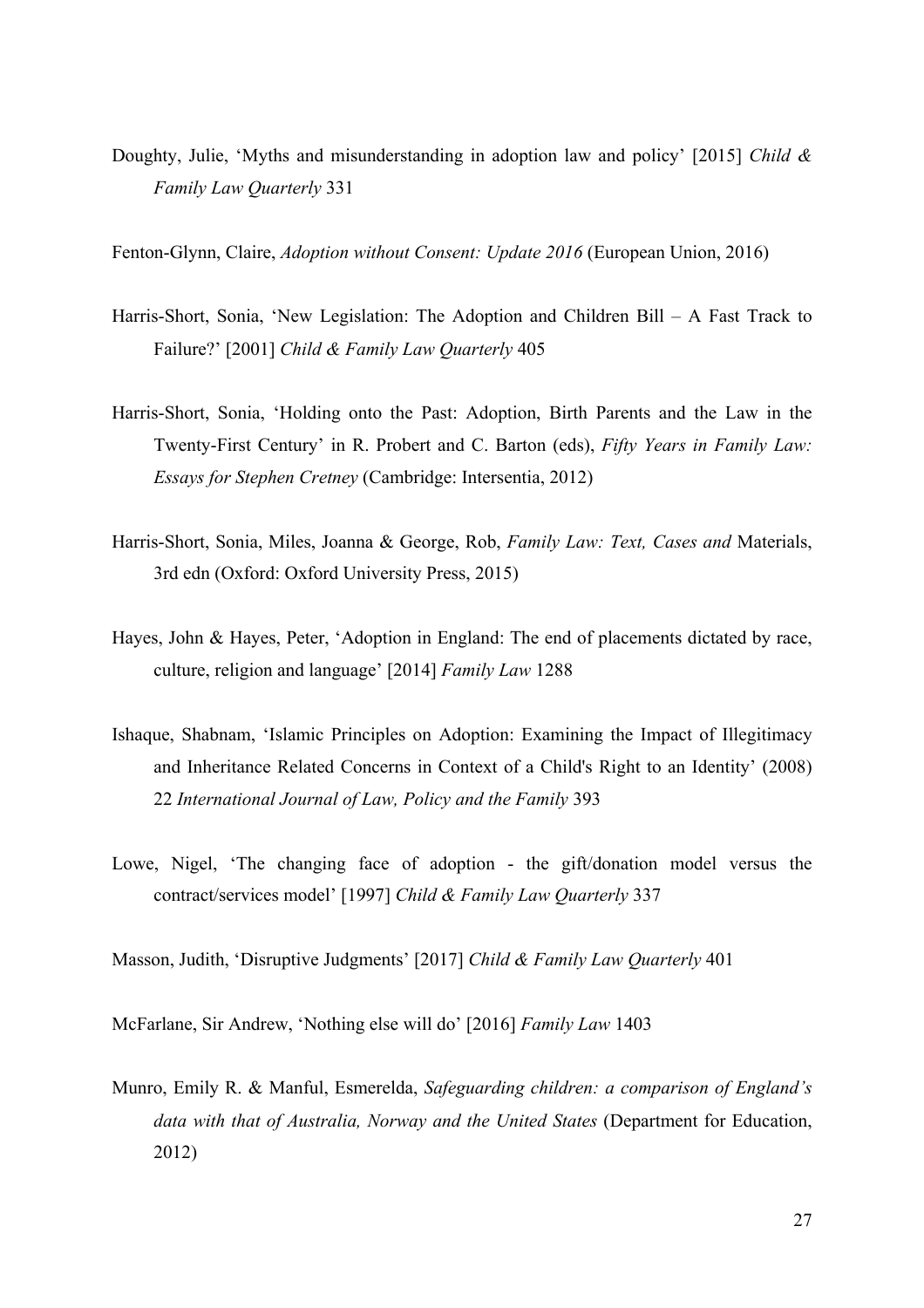- Narey, Martin, 'The Narey Report: A Blueprint for the Nation's Lost Children', published in *The Times* (5 July 2011)
- Narey, Sir Martin, *Residential Care in England: Report of Sir Martin Narey's independent review of children's residential care* (Crown, 2016)
- Narey, Sir Martin and Owers, Mark, *Foster Care in England: A Review for the Department for Education* (Crown, 2018).
- Neil, Elsbeth, 'Post-Adoption Contact and Openness in Adoptive Parents' Minds: Consequences for Children's Development' (2009) 39 *British Journal of Social Work* 5
- Nickols, Daniela, 'Fostering for Adoption: Progress or Unjustifiable "Fait Accompli" or Something In-between? Part 1' [2014] *Family Law* 190
- Nickols, Daniela, 'Fostering for Adoption: Part 2: Policy and Potential Difficulties" [2014] *Family Law* 339
- O'Halloran, Kerry, *The Politics of Adoption: International Perspectives on Law Policy & Practice*, 3rd edn (Dordrecht: Springer, 2015)

Secretary of State for Health, *Adoption: A New Approach*, Cm 5017 (TSO, 2000)

- Simmonds, Claire, 'Paramouncty and the ECHR: A Conflict Resolved?' [2012] *Cambridge Law Journal* 498
- Sloan, Brian, '*Re C (A Child) (Adoption: Duty of Local Authority)* Welfare and the Rights of the Birth Family in "Fast Track" Adoption Cases' [2009] *Child & Family Law Quarterly* 87
- Sloan, Brian, 'Conflicting Rights: English Adoption Law and the Implementation of the UN Convention on the Rights of the Child' [2013] *Child & Family Law Quarterly* 40